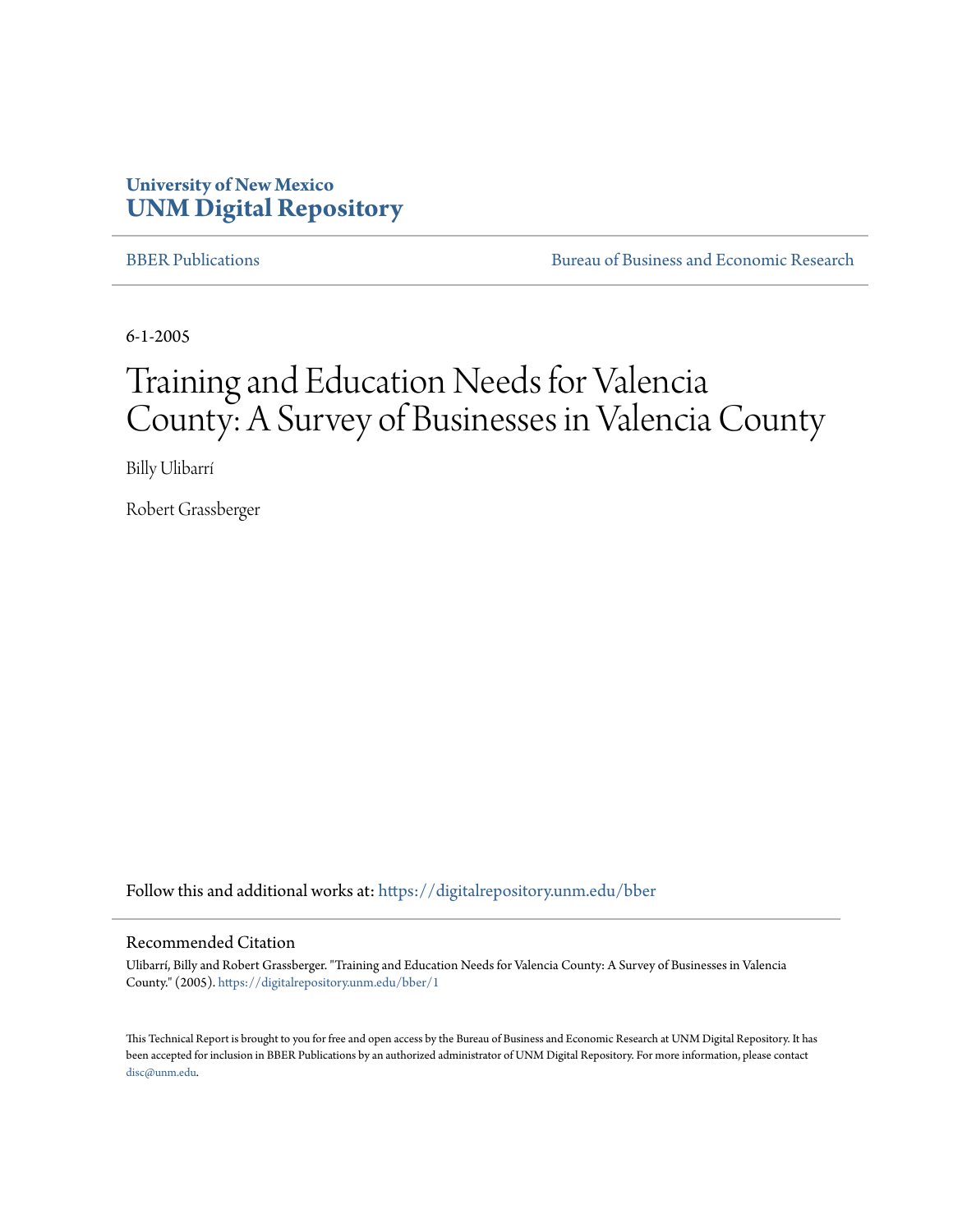# **TRAINING AND EDUCATION NEEDS FOR VALENCIA COUNTY**

A Survey of Businesses in Valencia County

June 2005

UNIVERSITY OF NEW MEXICO

BUREAU OF BUSINESS AND ECONOMIC RESEARCH

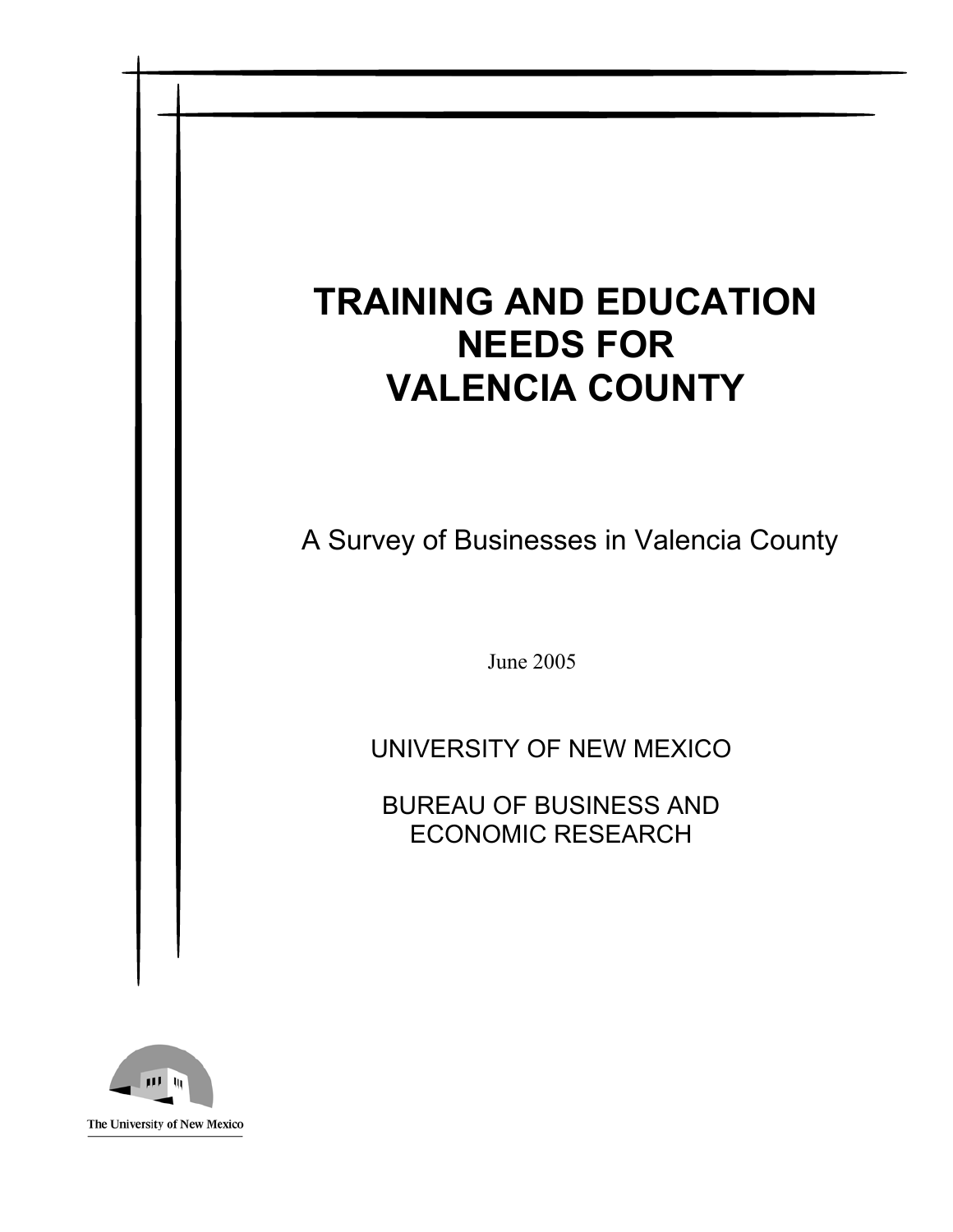# **TRAINING AND EDUCATION NEEDS FOR VALENCIA COUNTY**

**A Survey of Businesses in Valencia County** 

Robert Grassberger, Ph.D. Billy Ulibarrí, MA

June 2005

UNIVERSITY OF NEW MEXICO

BUREAU OF BUSINESS AND ECONOMIC RESEARCH

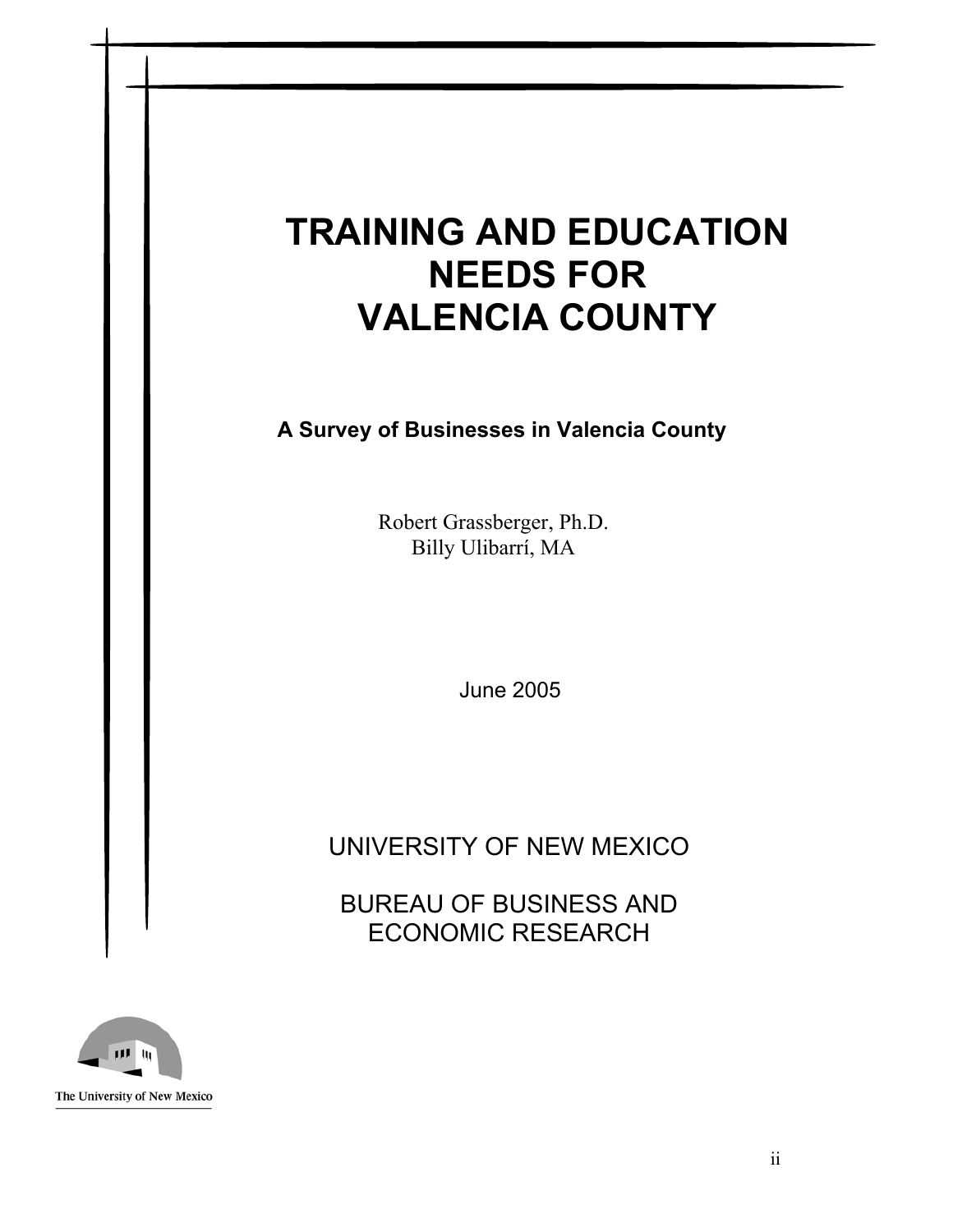# **Table of Contents**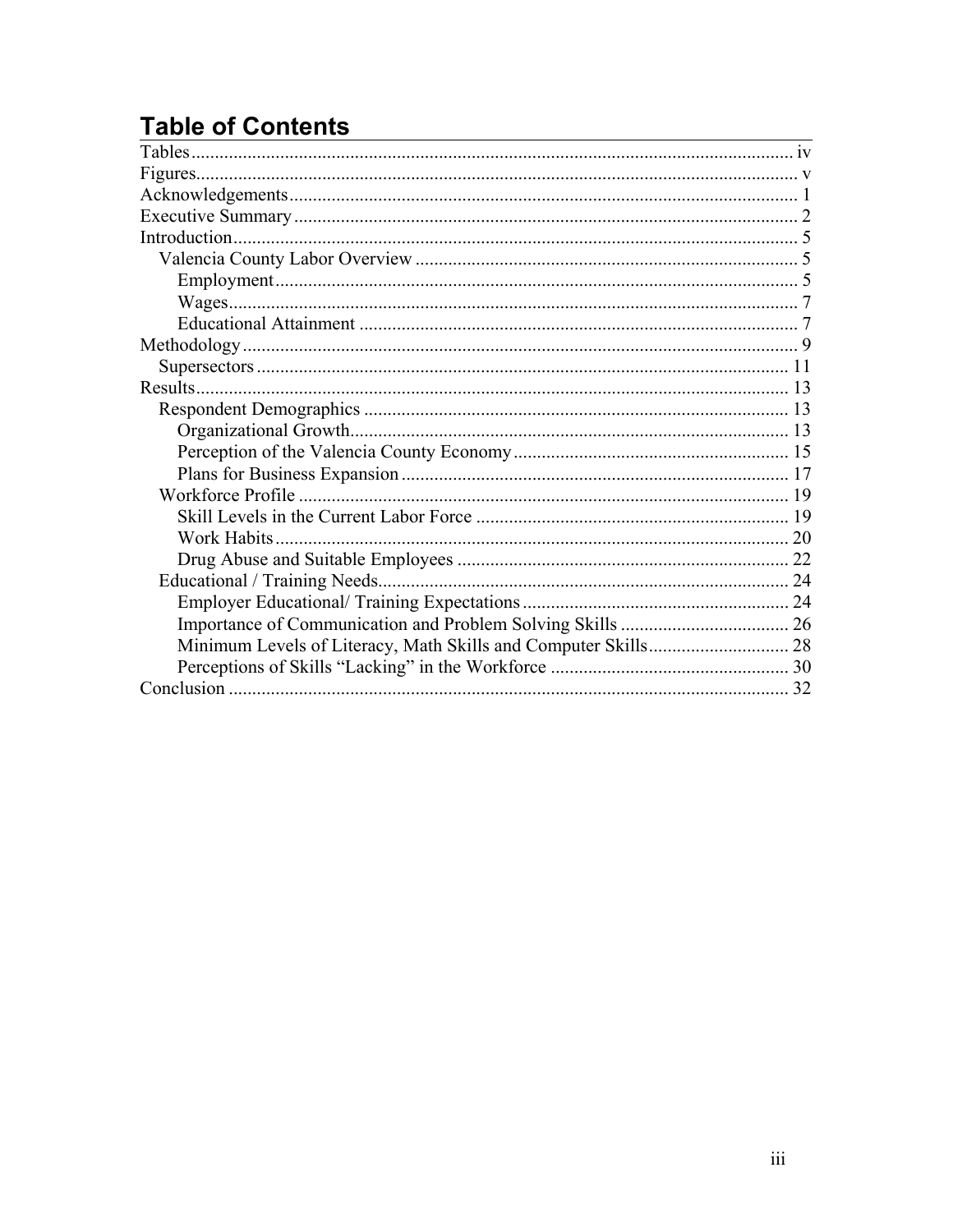# **Tables**

|                                                                                        | 10   |
|----------------------------------------------------------------------------------------|------|
| Table 2. Respondents by Industry Group and Employment-Size.                            | . 11 |
| Table 3. Perception of Business Activity When Compared With Last Year 14               |      |
| Table 4. Respondent Perceptions of the Valencia Economy by Supersector  16             |      |
| Table 5. Respondent Expectations for Business Expansion in the Next Three Years 17     |      |
| Table 6. Projected Addition of Employees.                                              | 18   |
| Table 7. Number of Organizations Planning to Hire by Current Number Employed  19       |      |
| Table 8. Availability of Skills Sets Needed in the Current Workforce by Supersector 20 |      |
| Table 9. Satisfaction With the Work Habits in the Existing Workforce by Supersector 21 |      |
| Table 10. Importance of Teamwork & Communication Skills by Supersector                 | 27   |
| Table 11. Importance of Problem Solving Skills by Supersector.                         | 27   |
|                                                                                        | .27  |
| Table 13. Importance of Communication in Spanish by Supersector                        | 28   |
| Table 14. Importance of Communicating in Both English & Spanish by Supersector         | 28   |
| Table 15. Minimum Level of Literacy in Potential Employees by Supersector              | .29  |
| Table 16. Minimum Level of Math Skills in Potential Employees by Supersector  29       |      |
| Table 17. Minimum Level of Computer Skills in Potential Employees by Supersector. 30   |      |
|                                                                                        |      |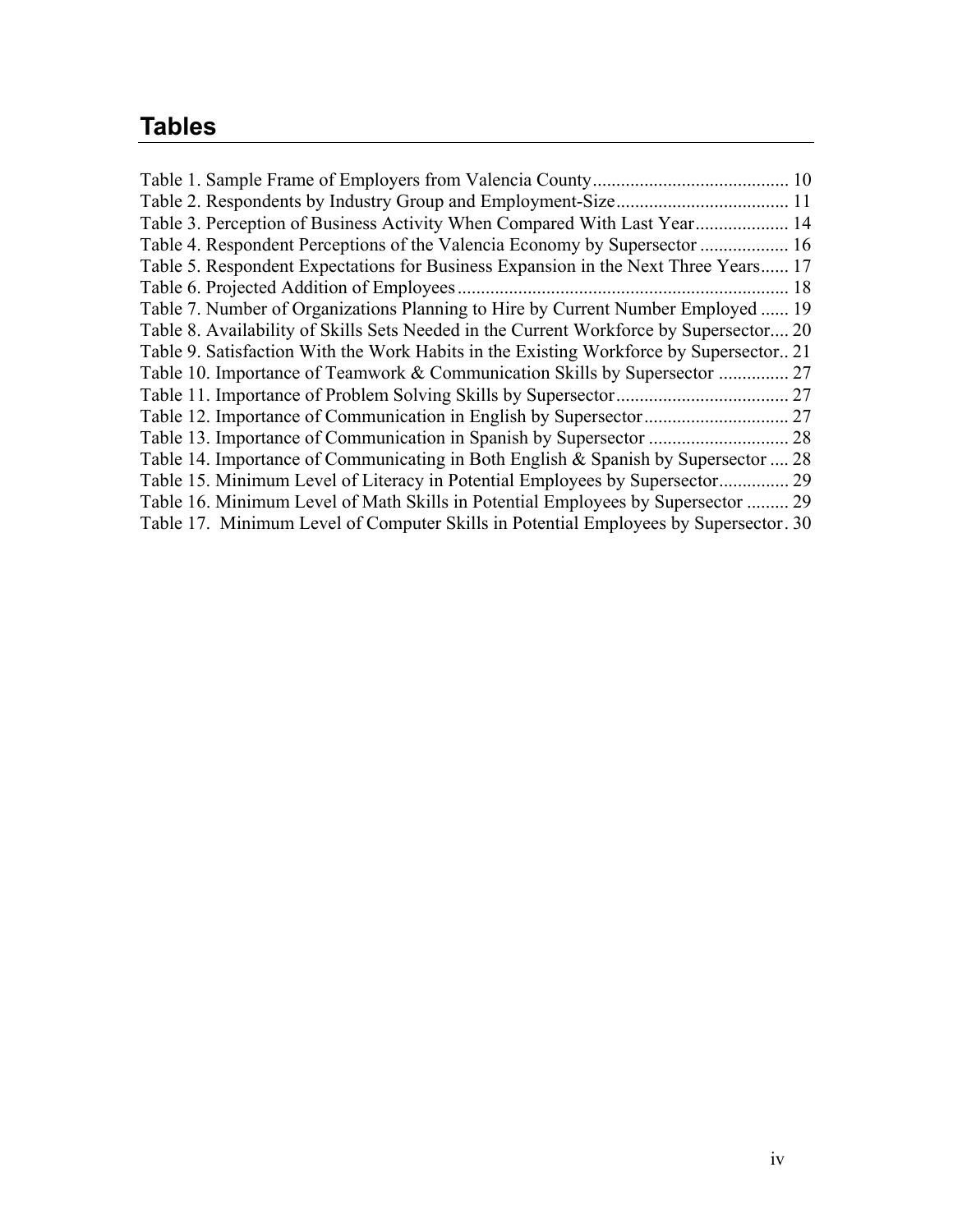# **Figures**

| Figure 1. Percent of employment by NAICS supersector, 2004.                              |      |
|------------------------------------------------------------------------------------------|------|
| Figure 2. Educational attainment of those over 25 years of age in Valencia County, 20008 |      |
| Figure 3. Educational attainment of those over 25 years of age in New Mexico, 2000 8     |      |
|                                                                                          | . 15 |
| Figure 5. Average respondent perception of the Valencia economy by industry              | 17   |
| Figure 6. Satisfaction with the work habits of the existing workforce.                   | 21   |
| Figure 7. Mean satisfaction score by supersector.                                        | 22   |
| Figure 8. Drug abuse decreases the number of suitable employees                          | 23   |
| Figure 9. Percent by industry who agree that drug abuse decreases the number of          |      |
| employees                                                                                | 23   |
| Figure 10. Special licenses or certificates required for employment $(N=89)$             | 24   |
| Figure 11. Percent of Businesses Who Cannot Find Skill Levels They Need by               |      |
| Certificate, License or Degree Required for Employees (N=26)                             | 25   |
| Figure 12. Requirements for degrees, certificates, $\&$ licenses for future hires (N=58) | 26   |
| Figure 13. Industry specific skill sets lacking in the workforce $(N=101)$ .             | 31   |
| Figure 14. Requested Customized Training From UNM Valencia (N=142)                       | 32   |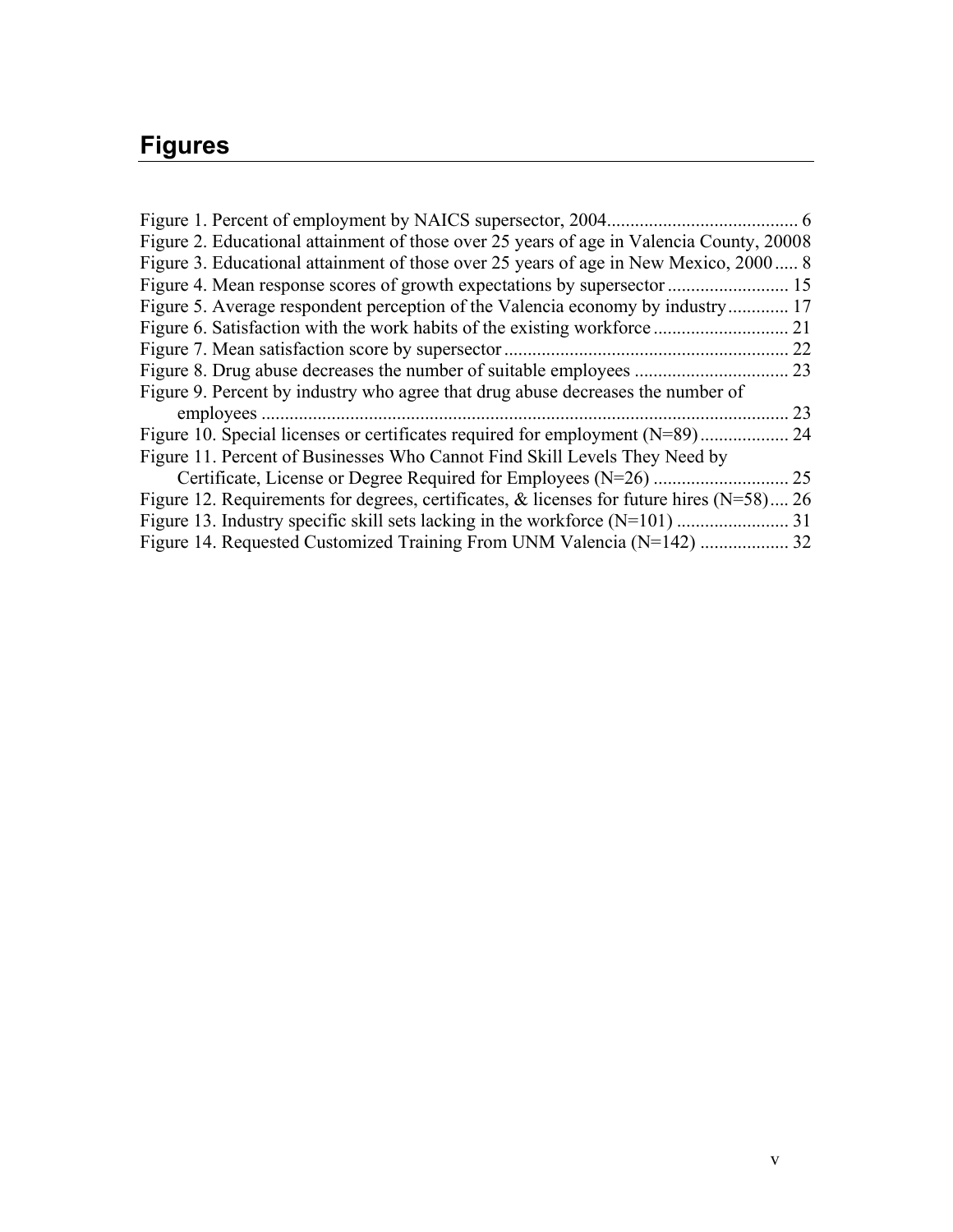# **Acknowledgements**

This study was funded by the New Mexico Higher Education Department, Adult Basic Education Division under the direction of Pam Etre-Pérez.

Thanks to Dr. Alice Letteney, Dr. Reinaldo Garcia, Rita Gallegos-Logan, Chad Perry, Sally Hebert, Roberta Scott, and Kevin Begley of the UNM – Valencia Campus for all the direction and support.

Thank you to the organizations that took the time away from their busy schedules and provided the data for this report.

Thanks also to Jane Moorman from the Valencia County News-Bulletin and Ron Ortega at KARS radio who provided advance notice to local organizations about this survey.

Finally, thanks to staff and students who juggled other tasks and still made almost one thousand phone calls to collect the data on this study: Sophia Hammett, Michael Hand, Betsy Leitch, Betty Lujan, Rodrigo Pimentel, Jeff Rasmussen, Colette Smith, and Rick Zimmerman. Special thanks to Xiang Li for skillfully handling the data entry and coding.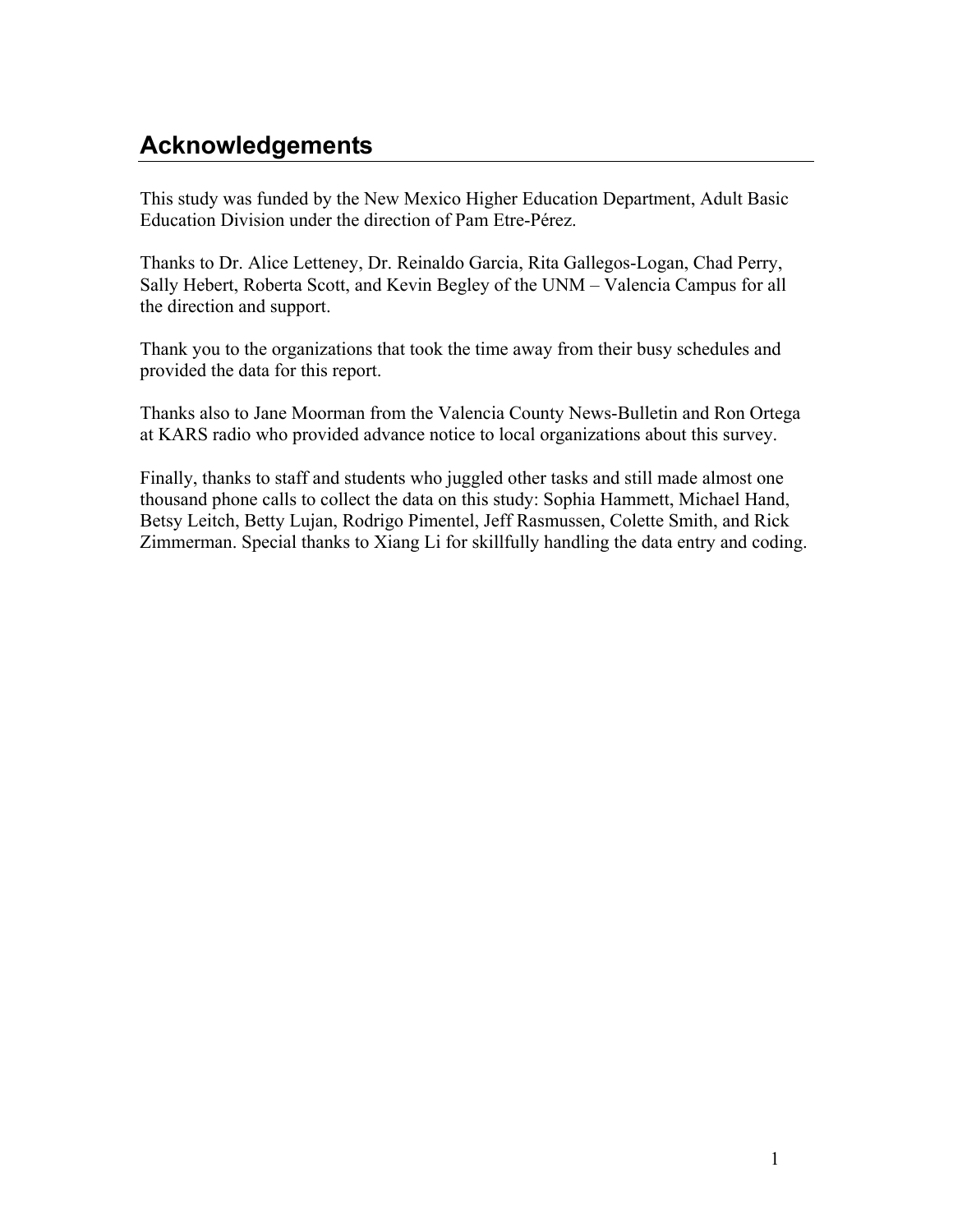The University of New Mexico – Valencia Campus (UNMVC) retained the Bureau of Business and Economic Research (BBER) to survey local organizations about their perceptions of the current workforce and their training and educational needs.

A phone survey was conducted over a ten day period during the last week of May and the first week of June 2005. Over 900 phone calls were made resulting in 187 usable responses. The sample frame was obtained from the New Mexico Department of Labor and stratified by the number of persons employed. Because organizations of 20 or more employees constitute almost two-thirds of Valencia County employment and payroll, these organizations were sampled heavily. All organizations of over 50 employees were contacted as were a random sample of roughly half of those between 20 and 49 employees. There were 39 usable responses from those who employed 20 or more. Another 139 usable responses were received from organizations of less than 20 employees. There were 9 interviews conducted with organizations of unknown employment size. The 187 respondent organizations represent an estimated 14 percent or more of the total employees in Valencia County.

The collected data were categorized into three broad areas: respondent profile, workforce demographics, and educational needs.

The respondent profile assessed responses to questions interviewees were asked about their perceptions of their organizations and the local economy. When asked about growth in business activity over the past six months, 36 percent had experienced some growth and another 28 percent said that things were booming. Only 14 percent said that activity was down. When asked about their perception of the Valencia County economy 68 percent of respondents found it good or very good. Finally, when asked about plans for expansion, 61 percent indicated some plans for adding new employees over the next three years. An average of 12.9 new employees per organization was found for those who said they would add personnel. Firms of less than 20 persons believed they would add substantially more people on average than those over 20. If those who responded to the survey add the number of employees indicated here, another 1,367 new jobs will be generated in Valencia County.

Interviewees were also asked about their perceptions of the Valencia County workforce. When asked if the skill levels they needed were in the current labor force, 61 percent said they were. When asked about the work habits of the local workforce, 33 percent of respondents were neutral. However, 40 percent said they were satisfied or very satisfied. Only 26 percent were dissatisfied or very dissatisfied with the work habits of the existing workers. Lastly, those interviewed were asked if they believed that drug use affected the number of suitable employees in the area. A resounding 81 percent either agreed or strongly agreed that drug use reduced the number of persons suitable for employment.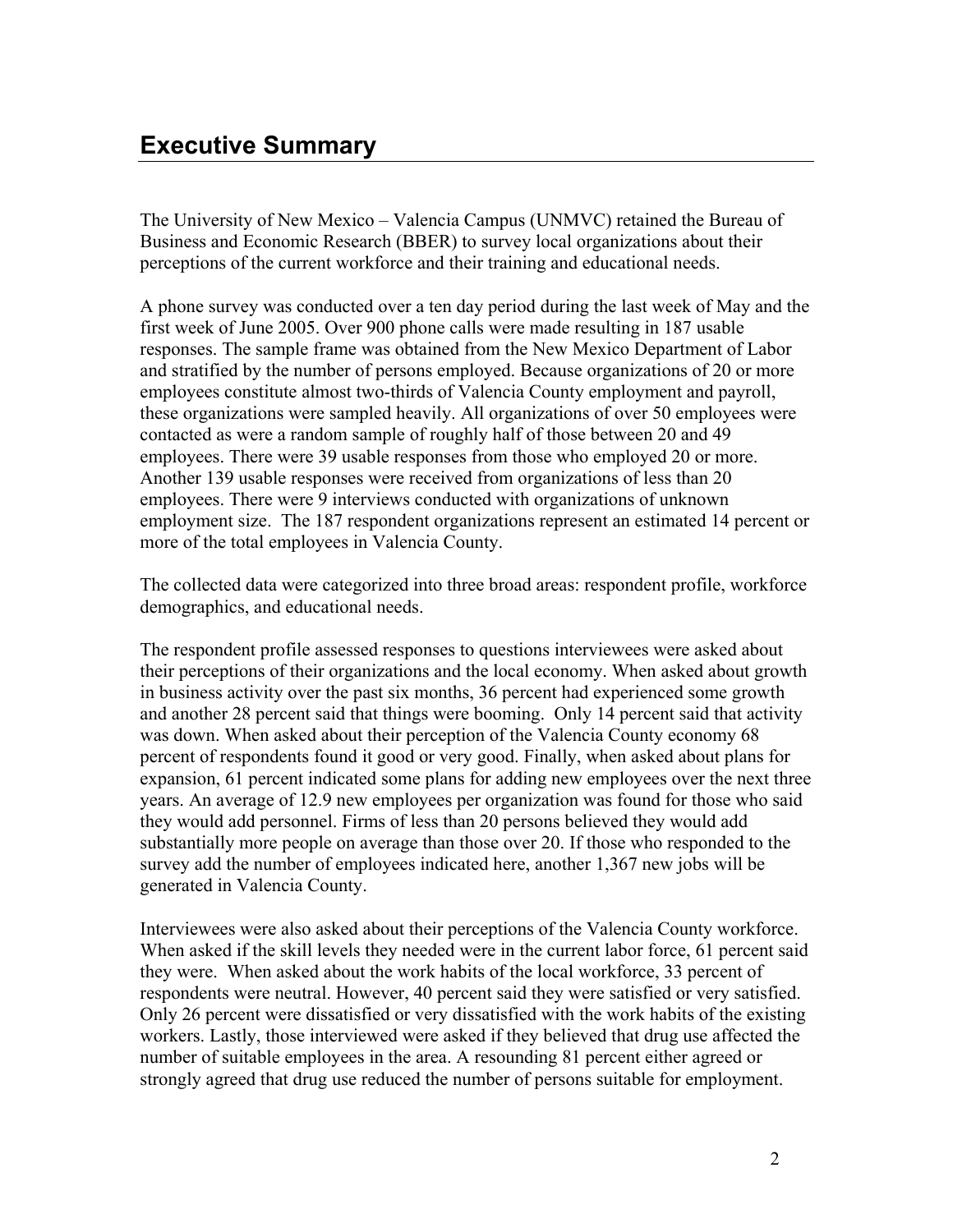Only 19 percent did not believe that drug use affected the number of employees in the region.

The last section of this report looks at the education and training needs of those interviewed. When asked about licenses and certifications required for those they employed, interviewees supplied diverse responses. Many of the licenses and certificates were industry specific. At the top of the list were licenses and certificates related to the building trades followed closely by health care certifications and licensure (e.g., nursing, pharmacy, and paramedic). Although not technically a certificate or license, also high on the needs list was higher education – a bachelor's degree or higher.

Respondents were asked to use a scale to rank the importance of several skill sets. Almost 90 percent of those interviewed said that teamwork and communication skills were very important. Similarly, when asked about the importance of problem solving skills and the ability to communicate in English, 75 and 73 percent respectively of respondents found these skills to be very important. Responses were more evenly distributed for the importance of the ability to speak Spanish or for bilingualism.

Three questions were designed to determine the minimum levels of skills acceptable to employers. Respondents were provided with examples of the levels of literacy, math, and computer skills and asked to state which level was most appropriate. With regard to literacy, about half of respondents said they needed employees to have intermediate skills like being able to read the newspaper while just over 40 percent said they needed for their workers to have advanced reading skills such as the ability to read industry and trade journals. Some 60 percent of respondents said they require those they employ to have the ability to do intermediate math such as conversions. Only 8 percent said they needed their workforce to have complex math skills like algebra or statistics. A surprising 30 percent of those interviewed said that those who worked for them needed no computer skills whatsoever. Another 39 percent said that basic computer skills such as data entry or word processing were needed and 23 percent required intermediate skills such as using spreadsheets or databases.

Respondents were asked two open-ended questions – first about any skill sets specific to their industry that were missing in the local workforce and second about the need for custom training developed by UNM – Valencia Campus. The responses collapsed to three major categories in the case of both questions – business and vocational skills, soft skills, and higher education and specialized training. Business and vocational skills include such things as office skills, building trades, or automotive training. Soft skills include problem solving, work ethics, customer service, and communication. Higher education and specialized training involves classes fulfilling degree requirements and white-collar skill sets.

For both questions, i.e., the skill sets missing in the local workforce and the need for custom training, four outdistanced all the rest. First, a substantial number of respondents saw a deficit in the availability of those with higher education and the need for enhancing what was offered at the Valencia Campus. The last three were all classified as soft skills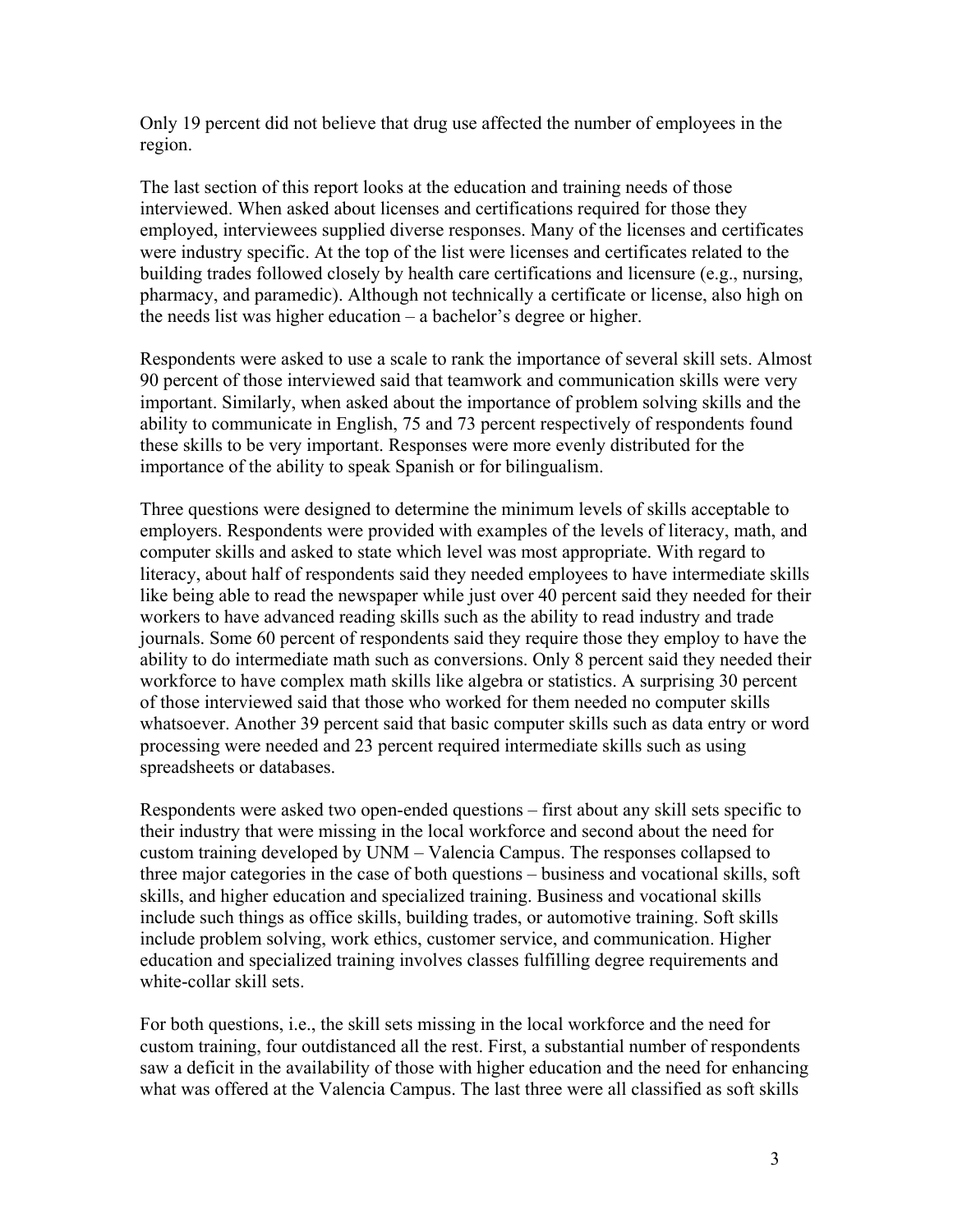but were mentioned far and away more frequently than any others. These were: communication skills, specifically customer service and training for sales people; language skills, the ability to read, write, and speak to others; and work ethics, the ability to be dependable, reliable, and honest.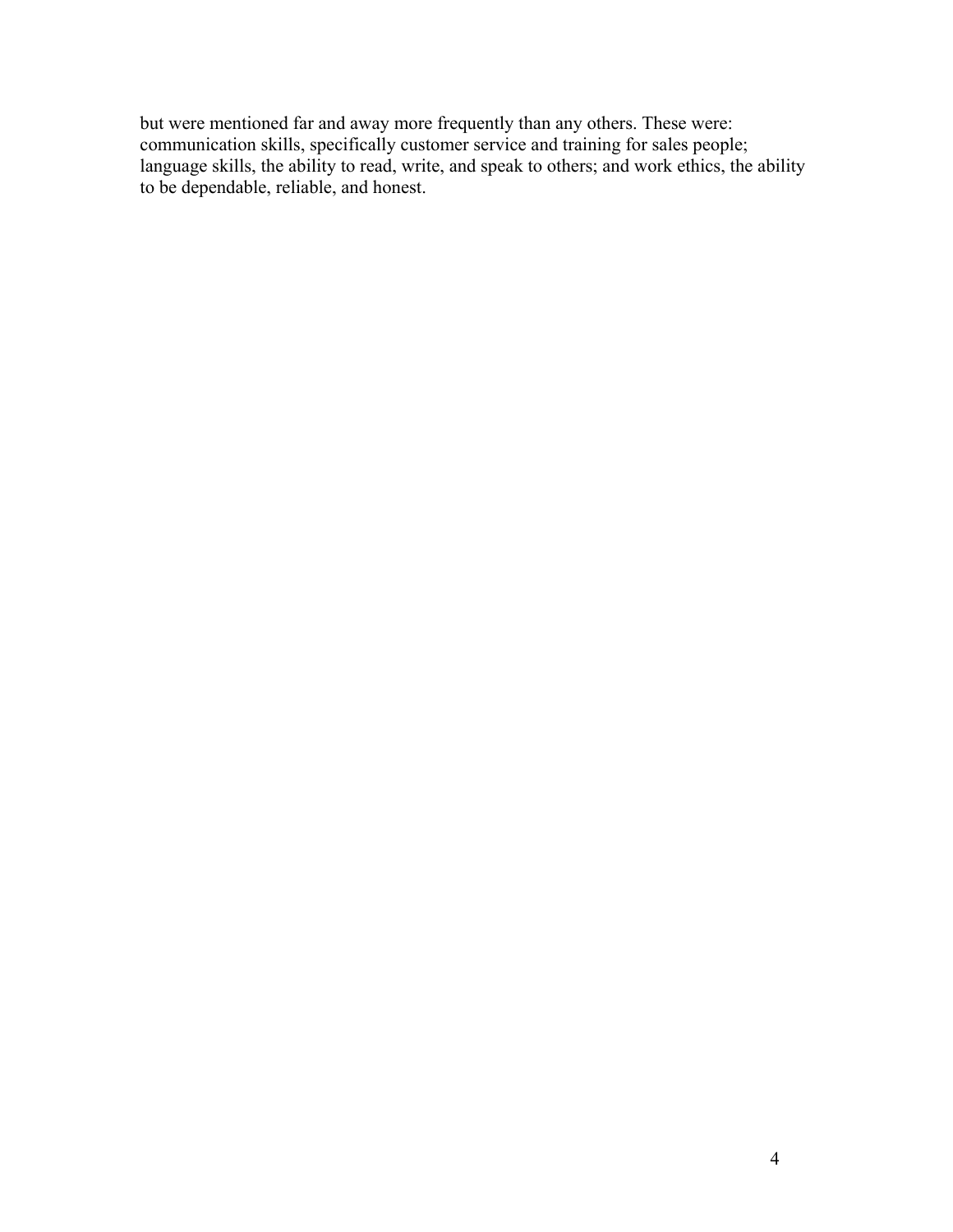## **Introduction**

The University of New Mexico Valencia Campus is located in Tome, New Mexico, halfway between Belen and Los Lunas, the two main population centers of Valencia County. The campus occupies 150 acres of rural land overlooking the Rio Grande Valley to the west, the Manzano Mountains to the east, and historic Tome Hill to the north. As a branch college of the University of New Mexico, UNM Valencia Campus is fully accredited by the North Central Association of Colleges and Secondary Schools.

The Mission of the University of New Mexico – Valencia Campus is to provide community residents with lifelong educational opportunities in order to better prepare them to actively participate in the world as productive, responsible, and creative individuals. The Valencia Campus, a branch college of UNM, is an open-access, studentcentered institution which offers a variety of associate degrees, certificate, and credential programs. The courses offered by UNM – Valencia Campus provide basic skills, transfer credits, technical career training, and non-credit community education.

The UNM – Valencia Campus retained the Bureau of Business and Economic Research (BBER) in May 2005 to query local employers about their current and future educational and training needs. The BBER has performed assessment and impact research for State organizations and businesses for over 60 years. This project dove-tailed well with the BBER's other research focusing on workforce development within the State.

## *Valencia County Labor Overview*

### **Employment**

1

Both the number of people in the labor force and the number of persons employed in Valencia County have grown steadily, if slowly, over the past several years. Employment has grown at an annual rate of about 1.4 percent, with the labor force growing slightly faster at 1.7 percent per year. The working-age population (18 to 64 years) has grown since 2000 at an annual rate of about 1.3 percent; thus, employment growth has kept pace with population but not with the increase in the labor force. At the same time, unemployment has steadily increased from 3.9 percent in March 2000 to 5.9 percent in March 2005.

Valencia County's labor market is highly integrated with the greater Albuquerque labor market. Of the 31,545 employed workers<sup>1</sup> who live in Valencia County,  $13,315^2$  work in

<sup>&</sup>lt;sup>1</sup> New Mexico Department of Labor, Economic Research Analysis, Table A – Civilian Labor Force, Employment, Unemployment, and Unemployment Rate – average for the third quarter of 2004.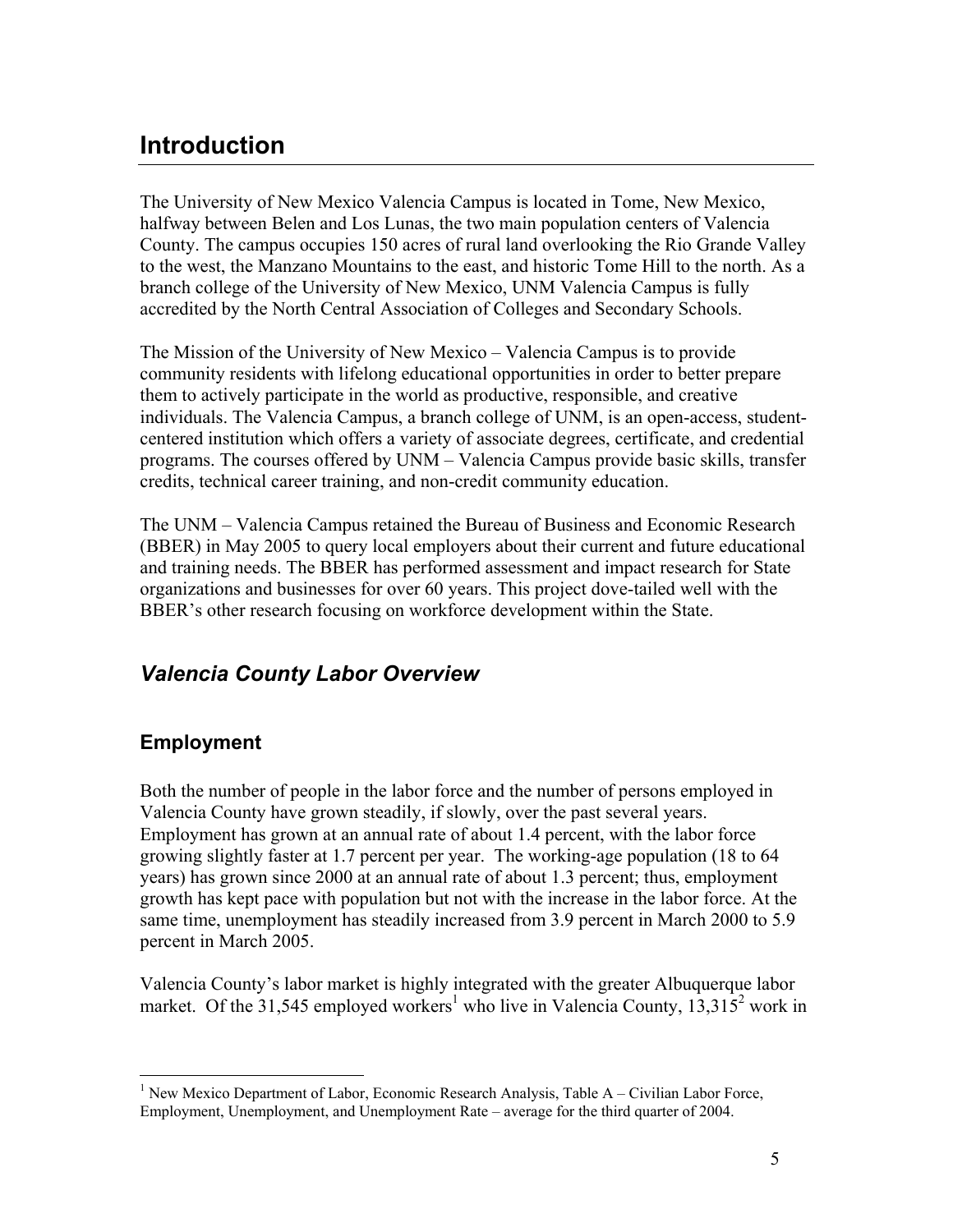covered jobs<sup>3</sup> in Valencia County. Thus, 58 percent of the Valencia County workforce commutes to other places for work.

Figure 1 shows where people are employed in Valencia County. The data has been aggregated into NAICS supersectors – groupings of two-digit industry sectors that are used later in the report. As can be seen, the largest share of employment is in public administration with 29 percent of the total. Public administration includes federal, state, and local government jobs. Trade, transportation, and utilities is also large with a 24 percent share of those employed. This supersector includes all of those employed in wholesale and retail trade as well as those in transportation and utilities.



**Figure 1. Percent of employment by NAICS supersector, 2004** 

Looking at employment trends by sector, most industries have maintained a constant share of total Valencia County employment from January 2001 to September 2004. Exceptions are public administration, which decreased from 33 to 29 percent of covered employment, and education and health services, which increased from a 9 to 14 percent share of employment.

The average rate of turnover<sup>4</sup>, that is, the number of jobs vacated and filled as a proportion of total stable employment, is about 15 percent for all industries from 2001 to 2004. The leisure and hospitality sector has a higher turnover rate by about 10

 $\frac{1}{2}$  $2$  The most recent data is from the third quarter of 2004 and shows 9,931 persons employed in the private sector and another 3,384 in public administration in Valencia County. Thus, 13,315 / 31,545 or 42% of those employed work in Valencia County.

<sup>&</sup>lt;sup>3</sup> Covered employment jobs are those covered by state unemployment insurance or by federal employment insurance. These account for about 97 percent of jobs in New Mexico. Source: US Bureau of Labor Statistics and New Mexico Department of Labor.

<sup>&</sup>lt;sup>4</sup> The formal definition of the turnover rate is as follows: Turnover =  $(1/2)$ <sup>\*</sup>(Accessions+Separations)/Full Quarter Employment. "Accessions" is defined as the number of workers employed during the current quarter but not in the previous quarter. "Separations" is a measure of the number of workers employed in the current quarter but not in the subsequent quarter. Full quarter employment is the number of workers employed in the current, previous, and subsequent quarters.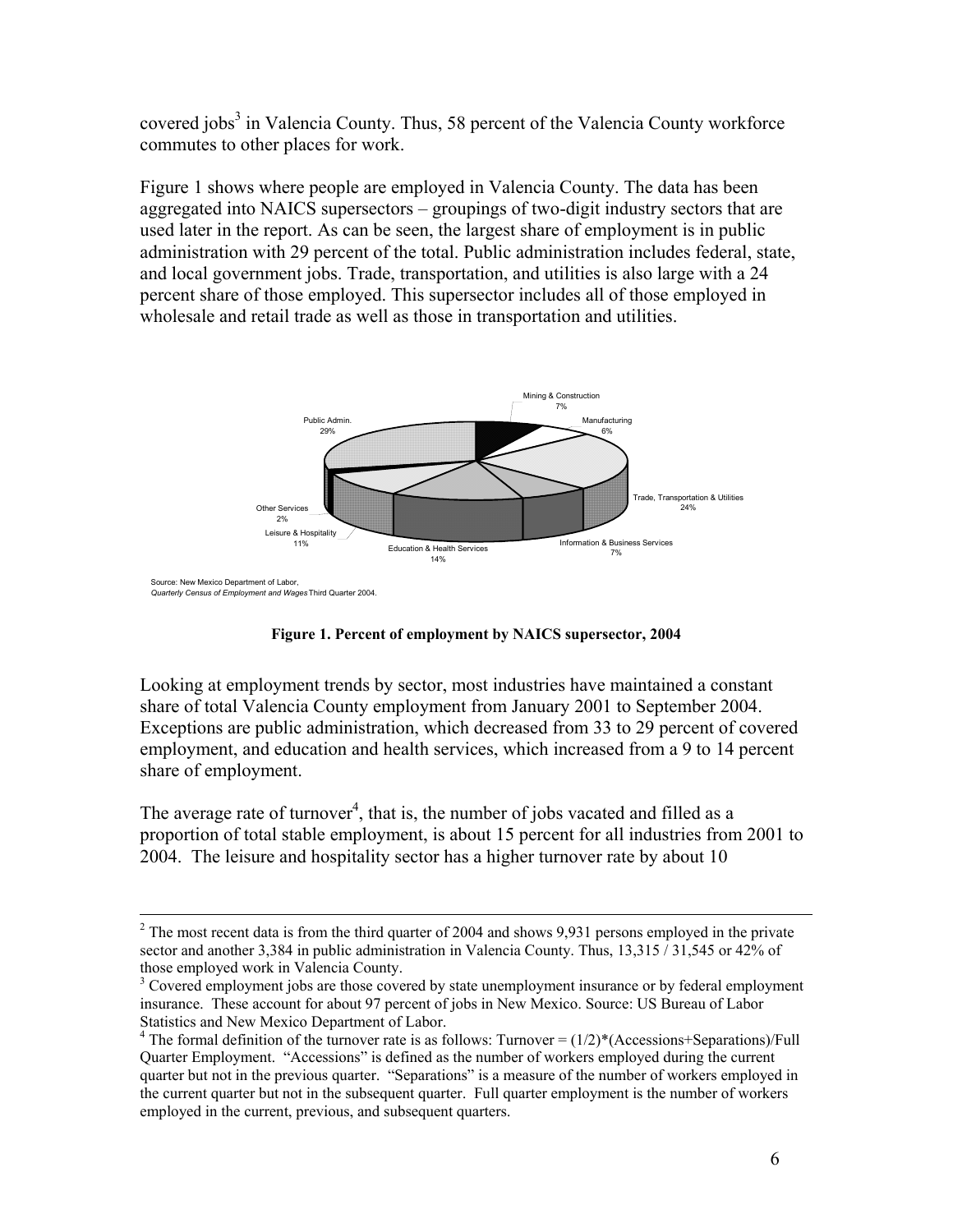percentage points, on average, while educational and health services appears to have the lowest turnover rate at about seven percentage points below average.<sup>5</sup>

### **Wages**

1

Real wages of Valencia County private establishment workers have decreased by 4.9 percent from the first quarter of 2001 to the first quarter of 2004. Real wages are calculated by accounting for the increase in consumer prices; the percentage change in consumer prices is subtracted from the percentage increase in reported wages to get the percentage change in purchasing power, or real wages.

The decrease in real wages is driven mostly by double-digit percentage decreases in the average real weekly wage of workers in the information, services, education, and health services sectors. Overall, workers in the service-producing sectors saw average real weekly wages decrease by five percent. The only increases in weekly wages were for workers in leisure and hospitality (14.3%) and natural resources and mining  $(7.3\%)^6$ .

## **Educational Attainment**

As depicted in Figure 2, 55 percent of Valencia County's population older than 25 years have attained at most a high school diploma. Of this 55 percent of the over-25 population, 33 percent have attained a high school diploma. Twenty-one percent of the population have some degree beyond high school (including associate's, bachelor's, master's, and doctoral/professional degrees). An additional 24 percent have had some college but have not attained a degree beyond high school.

Compared to the state, Valencia County has lower levels of educational attainment. In New Mexico, 47 percent of the over-25 population has a high school diploma or less education, and 30 percent have some degree beyond a high school diploma (see Figure 3). A notable difference between Valencia County and the state is the seven percent difference in those who do not advance beyond a high school education. The number of persons with some college and associate's degrees is roughly parallel. At the state level, this difference pops out of the educational pipeline as bachelor's and advanced degrees.

 $<sup>5</sup>$  Turnover rate information comes from the Quarterly Workforce Indicators (QWI), which is the result of a</sup> state-Census partnership to track employment and demographic data longitudinally. The data essentially tracks jobs and the people who fill them over time. Thus, the program is able to track how long an individual is in a job, and counts jobs even when a person holds more than one (since it is based on employer UI records).

 $6$  Real wage calculations by industry are particularly sensitive to end point bias due to seasonal variation, i.e. the change in real wages may be different depending on whether first or fourth quarter of 2001 and 2004 are chosen as the end points for analysis. In this case, the numbers change somewhat, but the basic story of decreasing real wages remains intact. Also, the particular industries mentioned here show similar trends regardless of the end points chosen. The industries not mentioned show changes in real wages close to zero, so they may switch from slightly negative to slightly positive depending on the end point.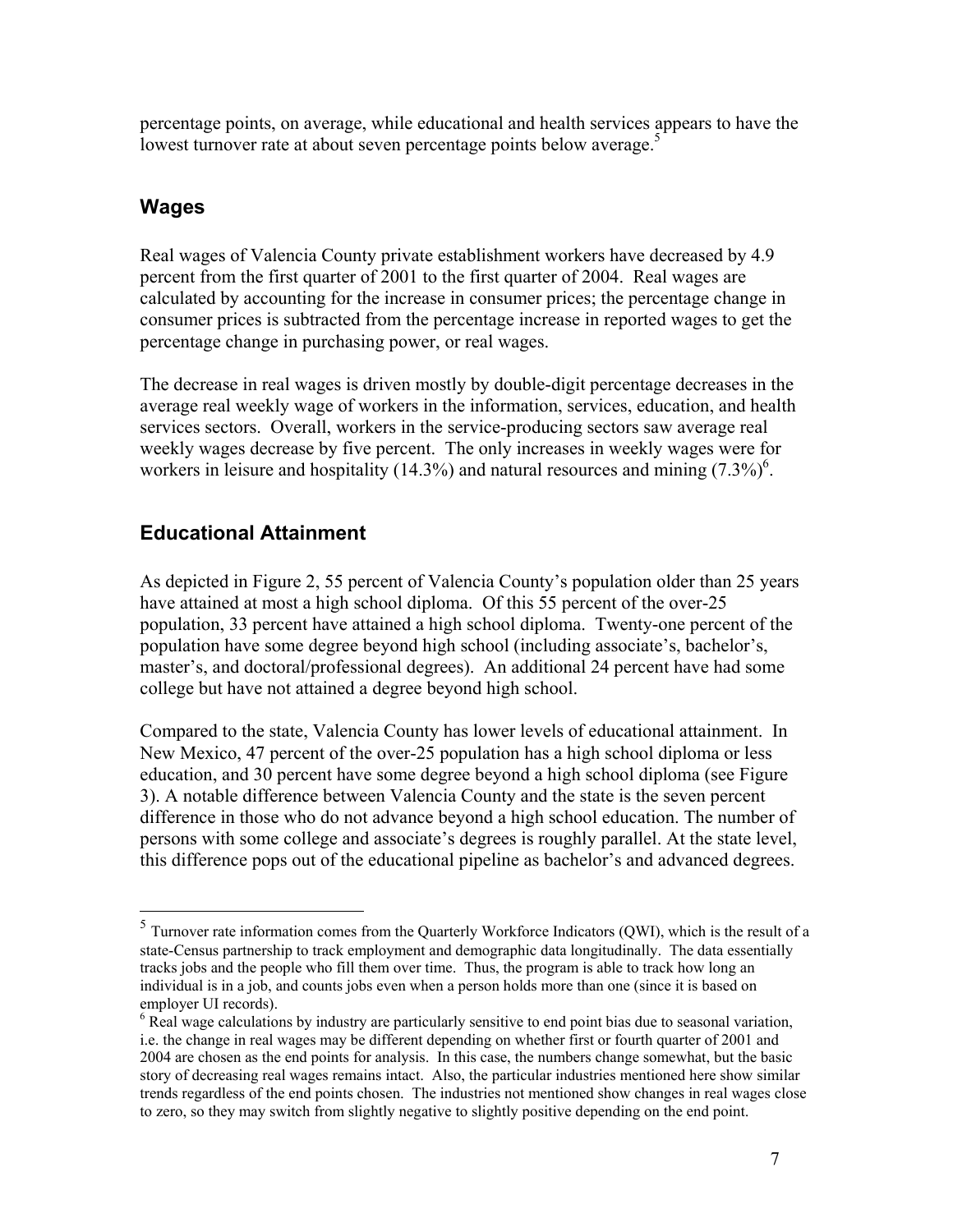As will be discussed later in the findings of the interviews, many of the employers indicated a desire for employees with post-high school degrees.



**Figure 2. Educational attainment of those over 25 years of age in Valencia County, 2000** 



**Figure 3. Educational attainment of those over 25 years of age in New Mexico, 2000**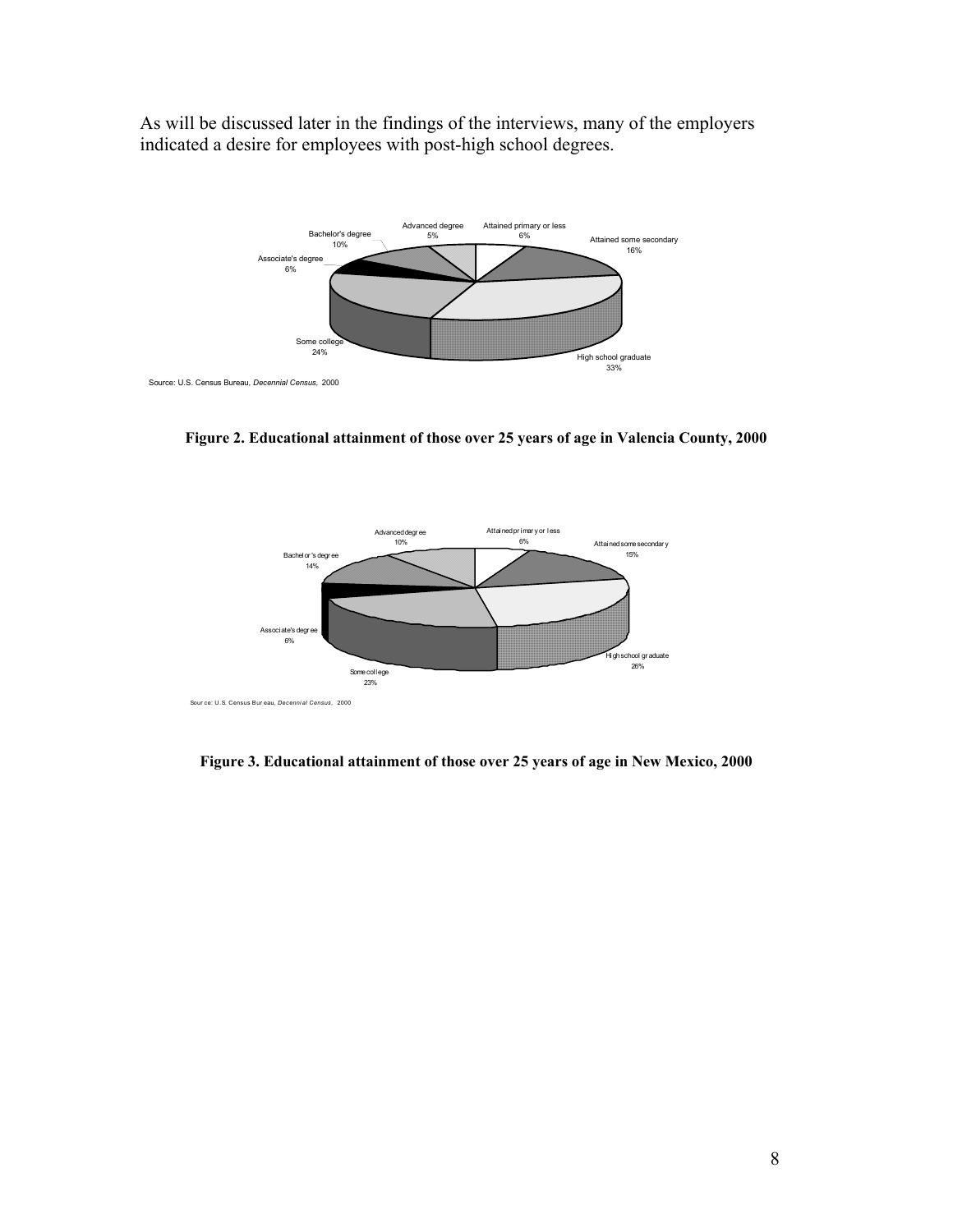## **Methodology**

BBER and UNM – Valencia Campus (UNMVC) staff met in mid-May to clarify the goals and objectives of the research. Because of the short time frame allotted for completion of this study, it was determined that the best mechanism for accomplishing the objectives was a phone survey of employers served by UNMVC.

Using previous studies as a guide and, in concert with the new information needs of UNMVC determined in the May meeting, a questionnaire was designed. As per the request of UNMVC, questions were added targeting basic adult educational needs and issues related to the quality of the existing workforce. The developed instrument was reviewed by UNMVC and returned to the BBER for piloting. BBER piloted the instrument with several organizations external to those in the sample frame. Based on the pilot, one question was redesigned to enhance clarity and assure responses related to the established needs of UNMVC. The survey tool is included in Appendix A.

Concurrent with the designing and piloting of the questionnaire, the BBER developed the sample frame. In the BBER / UNMVC meeting, a list was developed of large employers served by the Campus that needed to be included in the survey. These were organizations employing in excess of 200 persons or, in some cases, organizations in process of locating large operations in the service area. The BBER acquired a list of all employers in Valencia and Socorro Counties from the New Mexico Department of Labor (NMDOL). Under an existing MOA with NMDOL, BBER was able to obtain listings of organizations, addresses, number of employees, phone numbers, industry classifications, and other variables for employers in the counties of interest. Table 1 shows the sample frame stratified by number of persons employed and NAICS supersector.<sup>7</sup> A total of 2,165 employers were included in the frame. The number of employers is shown in the table below according to the industry and the employment-size category. As can be seen from Table 1, 65 percent  $(1,411/2,165)$  of those in the frame employ from 1 to 4 persons.

 $\overline{a}$  $<sup>7</sup>$  The list provided by NMDOL does not provide the actual number of employees. Instead organizations are</sup> classified by 8 employment size categories  $-1$  to 4, 5 to 9, 10 to 19, 20 to 49, 50 to 99, 100 to 249, 250 to 499, and 500+ employees.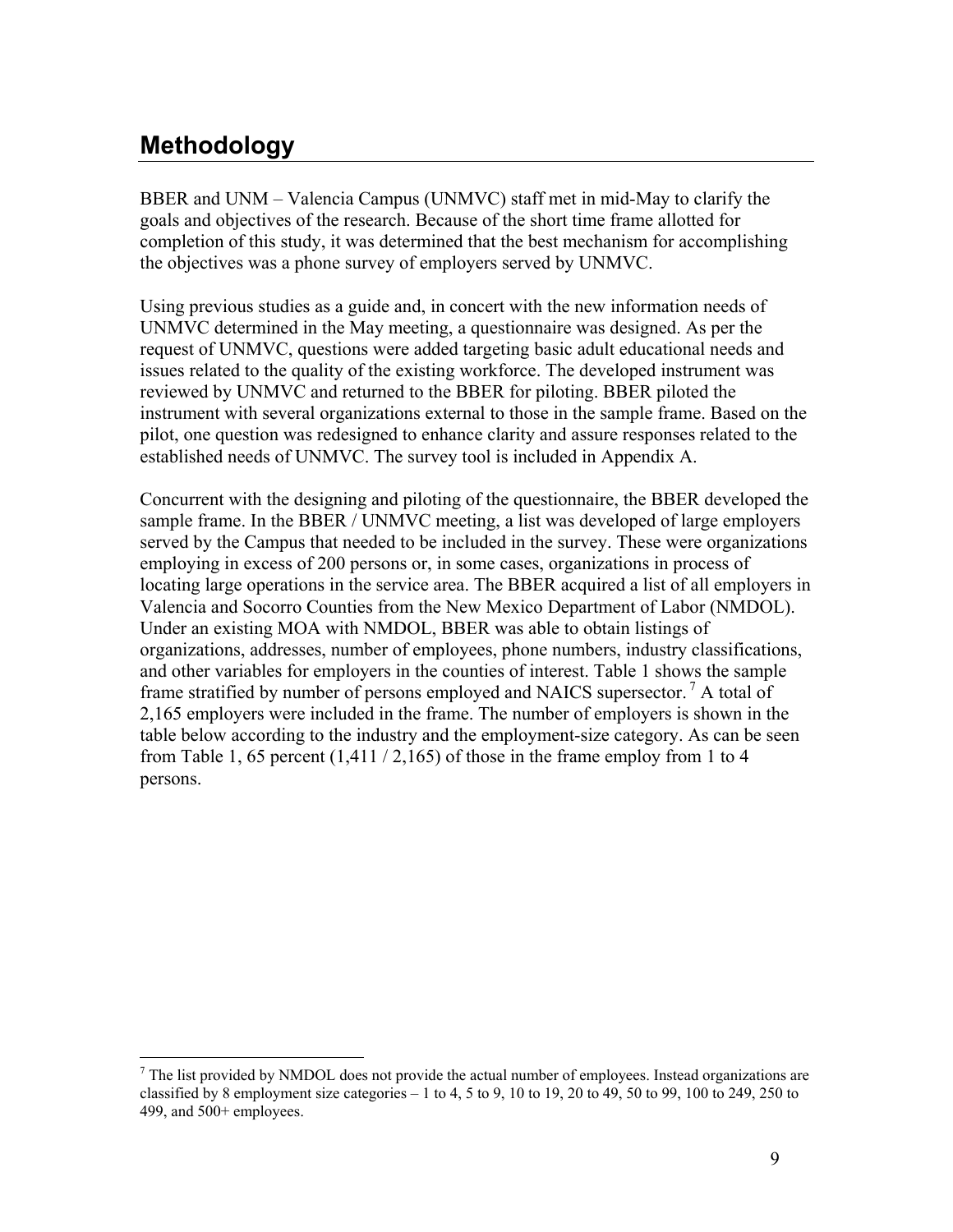|                                       | <b>Number of Persons Employed</b> |        |                     |                     |       |       |  |
|---------------------------------------|-----------------------------------|--------|---------------------|---------------------|-------|-------|--|
| <b>NAICS</b> Supersector              | 1 to 4                            | 5 to 9 | $10 \text{ to } 19$ | $20 \text{ to } 49$ | $50+$ | Total |  |
| Mining & Construction                 | 188                               | 22     | 18                  | 11                  |       | 240   |  |
| Manufacturing                         | 50                                | 11     | 6                   | 2                   | 3     | 72    |  |
| Trade/Transportation & Utilities      | 345                               | 102    | 43                  | 20                  |       | 517   |  |
| Information & Prof. Business Services | 365                               | 67     | 27                  | 10                  | 4     | 473   |  |
| Education & Health Services           | 87                                | 34     | 27                  | 34                  | 38    | 220   |  |
| Leisure & Hospitality                 | 86                                | 32     | 55                  | 38                  | 5     | 216   |  |
| Other Services                        | 224                               | 36     | 16                  | 3                   |       | 280   |  |
| Public Administration                 | 66                                | 35     | $\frac{24}{1}$      | <u> 15</u>          |       | 147   |  |
| Total                                 | 1.411                             | 339    | 216                 | 133                 | 66    | 2.165 |  |

**Table 1. Sample Frame of Employers from Valencia County** 

In drawing the sample, the sample frame was stratified based on those employing less than 20 persons and those employing 20 or more. Organizations employing 20 or more persons account for 66 percent or more of head count and payroll dollars.<sup>8</sup> Thus, these organizations were considered key because of the numbers they employ and the resources they have to direct to training and education. Consequently, all 66 of the firms in the 50+ category and a randomized list of roughly half of those employing 20 to 49 were contacted – however, not all responded to the survey.<sup>9</sup> Those 1,966 organizations with less than 20 employees were assigned random numbers, and sampled accordingly.

Three common methods are typically employed in conducting surveys – the mail survey, the phone survey, and the interview or face-to-face survey. All have unique advantages and disadvantages. Because mail surveys and field interviews are time costly, it was decided that the most efficient method for this survey was via telephone. The list provided by the NMDOL furnished both company names and phone numbers. One disadvantage of phone surveys is the ability to connect with the correct party. On average, four phone calls will have to be made to get one completed survey because of wrong numbers, disconnected numbers, unanswered phones, answering machines, and unwilling or unavailable respondents.<sup>10</sup> A phone bank comprised of 8 staff and students made 986 phone calls during ten days in late May and early June 2005. From these phone calls, 187 useable responses were obtained. These results are shown in Table 2 below.

<sup>10</sup> Quigley, Patrick and Bob Wallach (2004), "Online Market Research: Trends and Technologies," American Marketing Association Seminar presented via WebEx Event Center, http://amaseminars.webex.com/.

 $\overline{a}$ 

<sup>&</sup>lt;sup>8</sup> See NMDOL Fast Facts at http://www.dol.state.nm.us/pdf/FandF04.PDF and the US Census Bureau, Statistics of US Business: 2001: New Mexico at http://www.census.gov/epcd/susb/2001/nm/NM--.HTM

<sup>&</sup>lt;sup>9</sup> Of the 38 organizations of 50+ employees in the Education & Healthcare Services Supersector, 32 (84%) were area primary and secondary schools who were no longer in session at the time of the survey. While phone calls were made to all on this list, contacting these schools proved to be less than fruitful.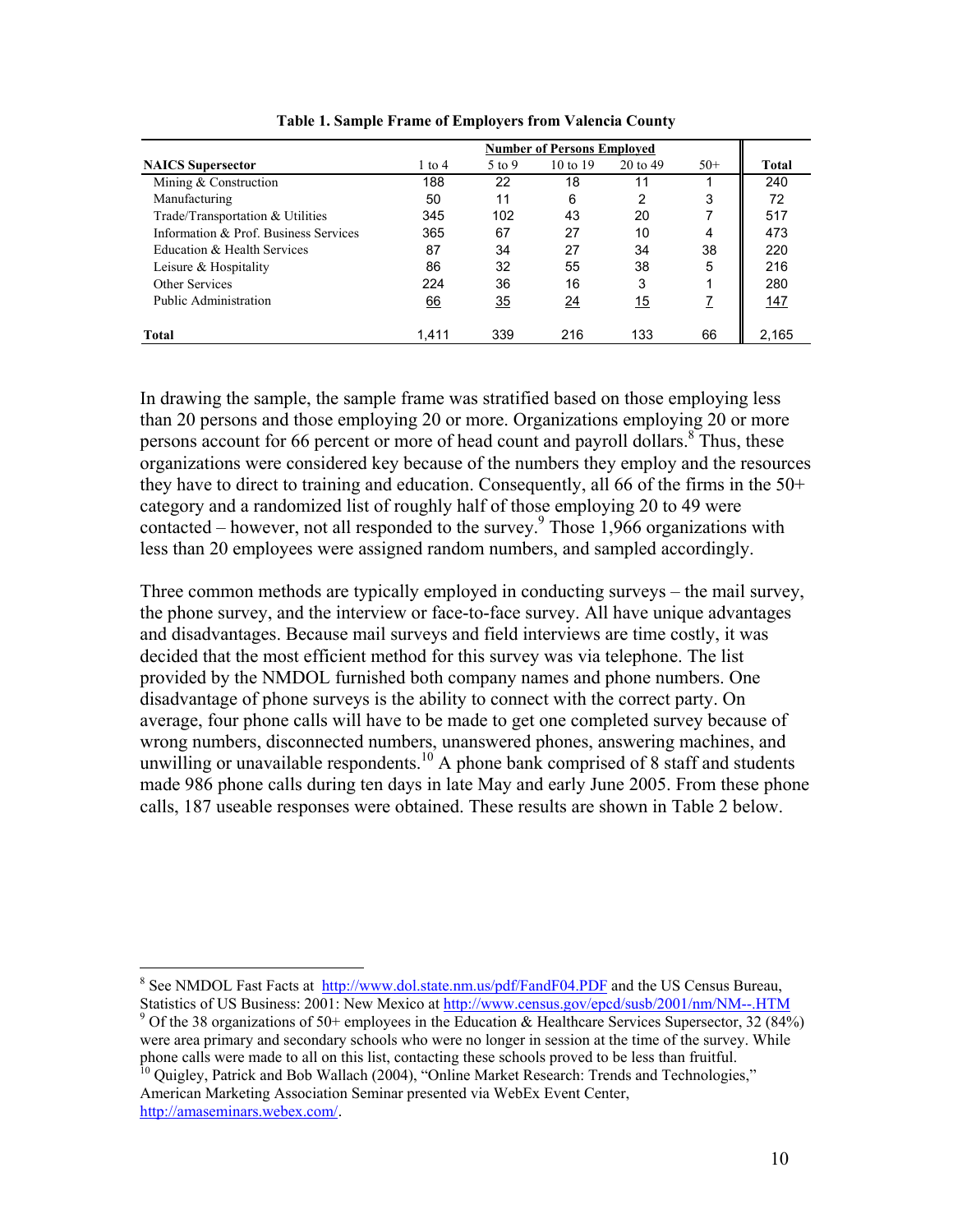|                                       | <b>Number of Persons Employed</b> |            |       |
|---------------------------------------|-----------------------------------|------------|-------|
| <b>NAICS Supersector</b>              | Less than 20                      | 20 or more | Total |
| Mining & Construction                 | 16                                |            | 18    |
| Manufacturing                         | 4                                 |            | 8     |
| Trade/Transportation & Utilities      | 36                                |            | 43    |
| Information & Prof. Business Services | 32                                | 13         | 45    |
| Education & Health Services           | 13                                | 3          | 16    |
| Leisure & Hospitality                 | 12                                |            | 16    |
| <b>Other Services</b>                 | 12                                | 5          | 17    |
| <b>Public Administration</b>          | 14                                |            | 15    |
| NEC <sup>1</sup>                      | unk'                              | unk        | 9     |
| Total                                 | 139                               | 39         | 187   |

**Table 2. Respondents by Industry Group and Employment-Size** 

1 Not elsewhere classified -- NMDOL data were not provided as to employment size

Thus, the 39 responses obtained from the 199 organizations in the survey region with 20 or more employees represent approximately 21 percent of those who employ two-thirds of those employed in Valencia County. Another 139 surveys were completed with organizations of less than 20 employees – reflecting the responses of smaller firms employing one-third of the county's employee workforce. Finally, another 9 interviews were conducted with organizations that had no associated employment-size characteristics listed in the NMDOL database.

Because the data about firm size were provided in ranges rather than actual number of employees, one can not say with certainty how much of Valencia County's workforce is represented in this sample. However, by using the minimum number from each category (e.g., 1 to  $4 = 1$ employee, 5 to  $9 = 5$  employees, etc.) and multiplying by the number of respondents in each employment-size category one can make an estimate the number of employees represented by organizations surveyed here. Thus, the 187 interviews completed represent the responses of organizations that, at a minimum, employ almost 14 percent (1,846 of 13,315) of Valencia County workers. As several organizations are known to exceed these minimum employment assumptions, this represents a conservative estimate of the representation of this sample. If instead, one were to do the same calculation using the range mean instead (1 to  $4 = 2$ , 5 to  $9 = 7.5^{11}$ ), the result would be 2,502 / 13,315 or representative of almost 19 percent of those employed in Valencia County.

## *Supersectors*

 $\overline{a}$ 

The data list provided by NMDOL also contained two-digit North American Industry Classification System (NAICS) codes.12 The two-digit codes categorize organizations based on common industry characteristics e.g., manufacturing, construction, etc. There are 20 two-digit codes in the 2002 NAICS system. Because of the large number of codes

 $11$  Those organizations of 50 or more were assumed to average 60 persons in this calculation.

<sup>&</sup>lt;sup>12</sup> The North American Industry Classification System (NAICS) replaced the U.S. Standard Industrial Classification (SIC) system. NAICS was developed jointly by the U.S., Canada, and Mexico to provide new comparability in statistics about business activity across North America.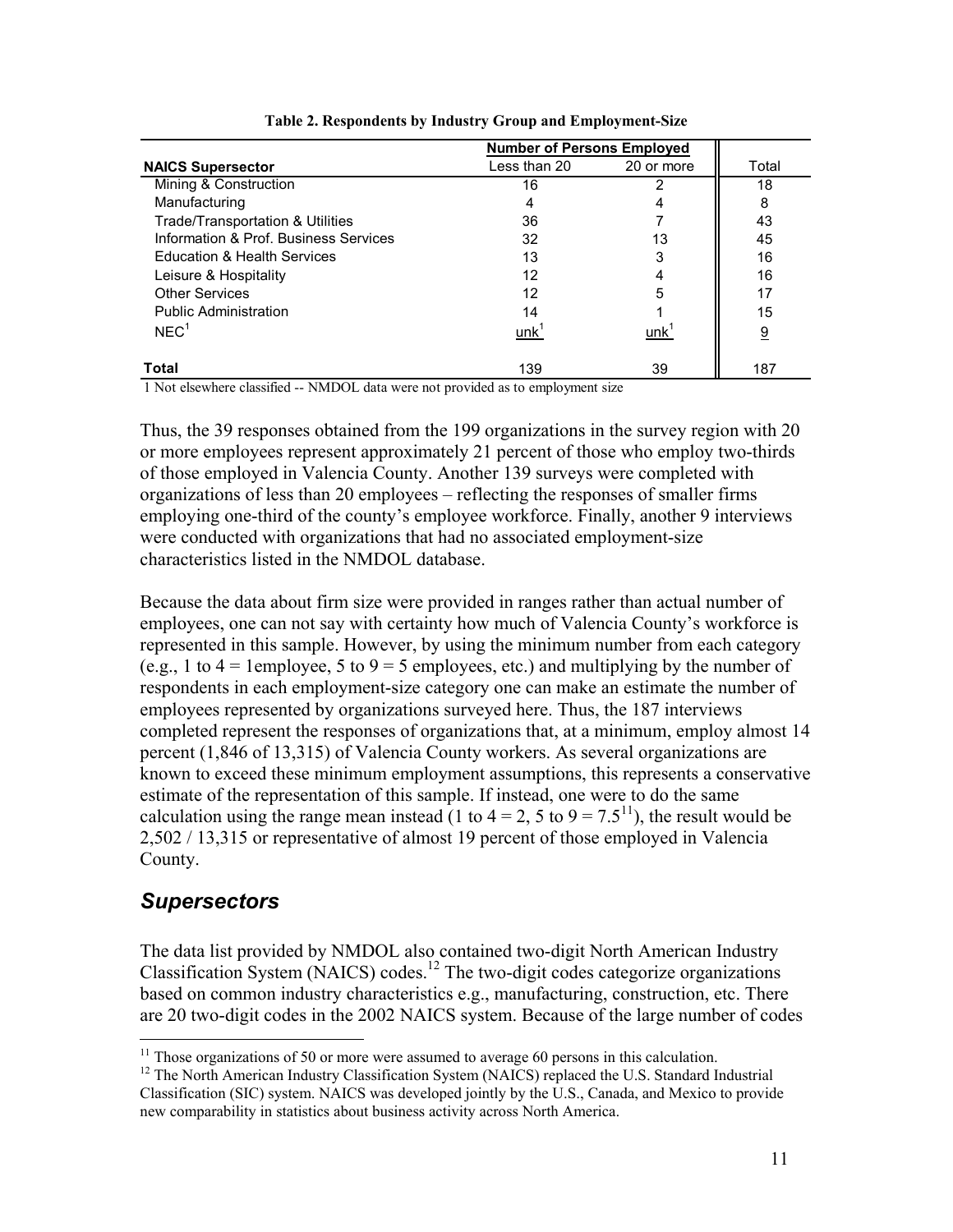and the relatively small number of organizations in Valencia County, the two-digit codes were difficult to table in a meaningful way. Therefore, the two-digit codes were aggregated into eight "supersectors." The supersectors are as follow:

- 1. Mining and Construction
- 2. Manufacturing
- 3. Trade $^{13}$ , Transportation, and Utilities
- 4. Information<sup>14</sup> and Professional Business Services<sup>15</sup>
- 5. Education and Health Services
- 6. Leisure and Hospitality
- 7. Other Services<sup>16</sup>
- 8. Public Administration

Where appropriate, for descriptive purposes, the data in this report have been presented as cross tabulations using the supersectors on one axis. While the aggregate data is statistically sufficient for inference, the data across the individual supersectors are provided descriptively – as additive to the broader findings of this study. When data is stratified by supersectors, one must be cautious in making inferences as the resulting subsamples are often too small to support inferential analyses.

 $\overline{a}$ 

<sup>&</sup>lt;sup>13</sup> Includes retail and wholesale trade.

<sup>&</sup>lt;sup>14</sup> Includes publishing, motion pictures, broadcasting, internet publishing, and telecommunications.

<sup>&</sup>lt;sup>15</sup> Includes finance, real estate, accounting, legal, engineering services, etc.  $\frac{16}{16}$  Includes repair and maintenance (including auto); personal and laundry services; religious, grantmaking, and civic organizations; private households.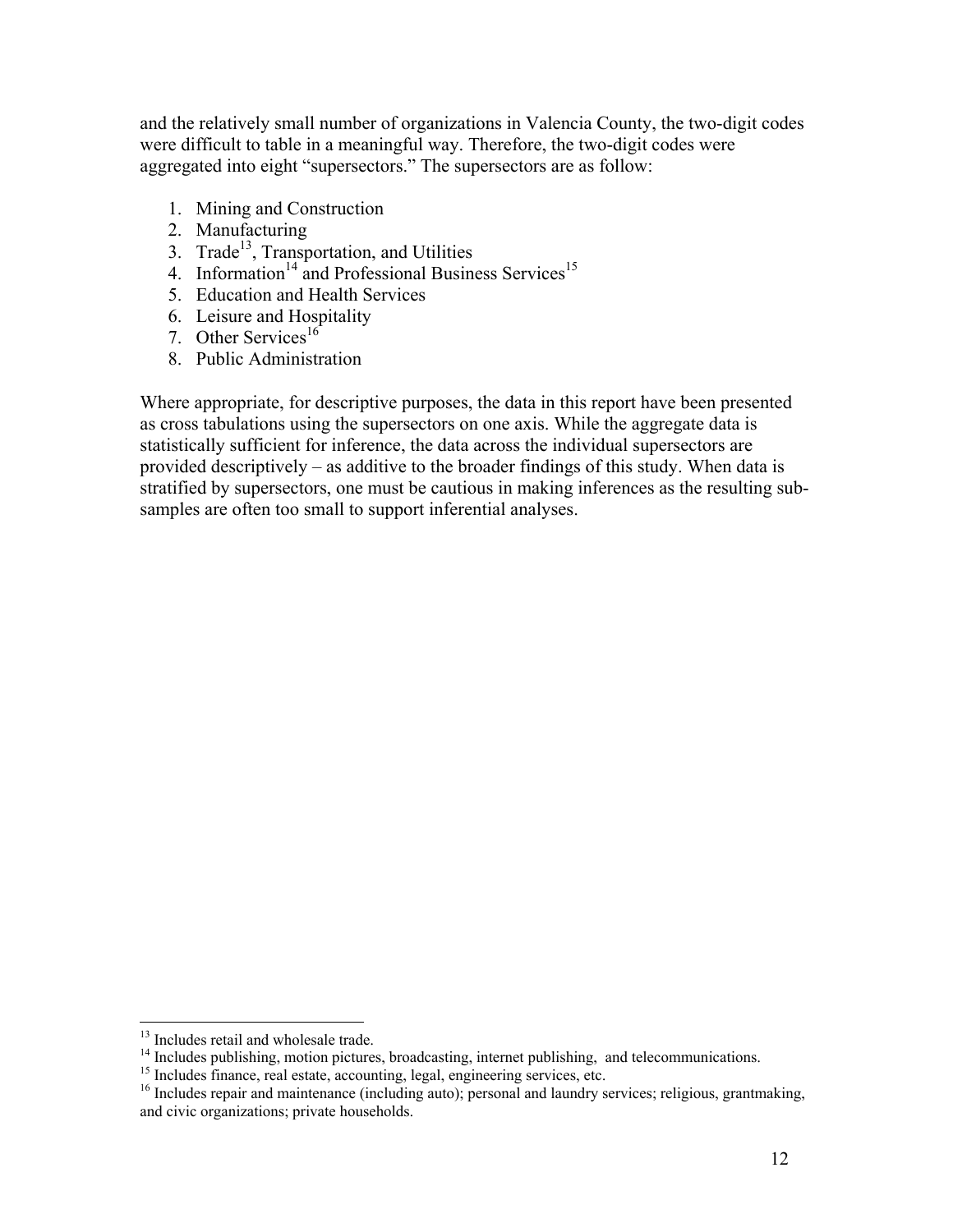## **Results**

Rather than present the results as tabulations of each question, the questions have been grouped into three categories – respondent demographics, workforce profile, and educational needs. Respondent demographics discusses responses to questions asked about organizational growth and perceptions of the health of the economy. The workforce profile section looks at respondent perceptions of the Valencia County workforce. Finally, educational needs reviews the perceived needs and deficits in training and education in Valencia County.

## *Respondent Demographics*

As presented earlier, 187 organizations were interviewed via phone survey in a 10 day period during late May and early June, 2005. Referring back to Table 2, 139 (74%) of the respondents were from organizations employing less than 20 persons, 39 (21%) were from organizations of 20 or more employees, and 9 (5%) respondents were from organizations of unknown size. In total, those interviewed represent organizations that employ at least 14 percent of Valencia County's paid workers.

Of the 16 questions asked in the interviews, three were devoted to perceptions about the organization and the local economy. Depending on the response, follow up questions were asked to clarify or expand those responses. This section is based on these collected data.

## **Organizational Growth**

Using a four-point scale, interviewees were asked to indicate their perception of business activity over the last six months. The scale points were 1) sales and activity has been down, 2) activity has been about the same as a year ago, 3) seeing some growth over the last year, and 4) things are booming and we may have trouble keeping up. Although not provided as an option to respondents, six said that they "did not know" the state of activity as compared to six months ago. These responses have not been included in tabulation and explain the reduction of the total N to 181. As shown in Table 3 below, 36 percent perceived some growth in business activity over the last six month and 28 percent were experiencing such growth that they were having trouble keeping up. Only 14 percent saw a decline in activity from the previous year.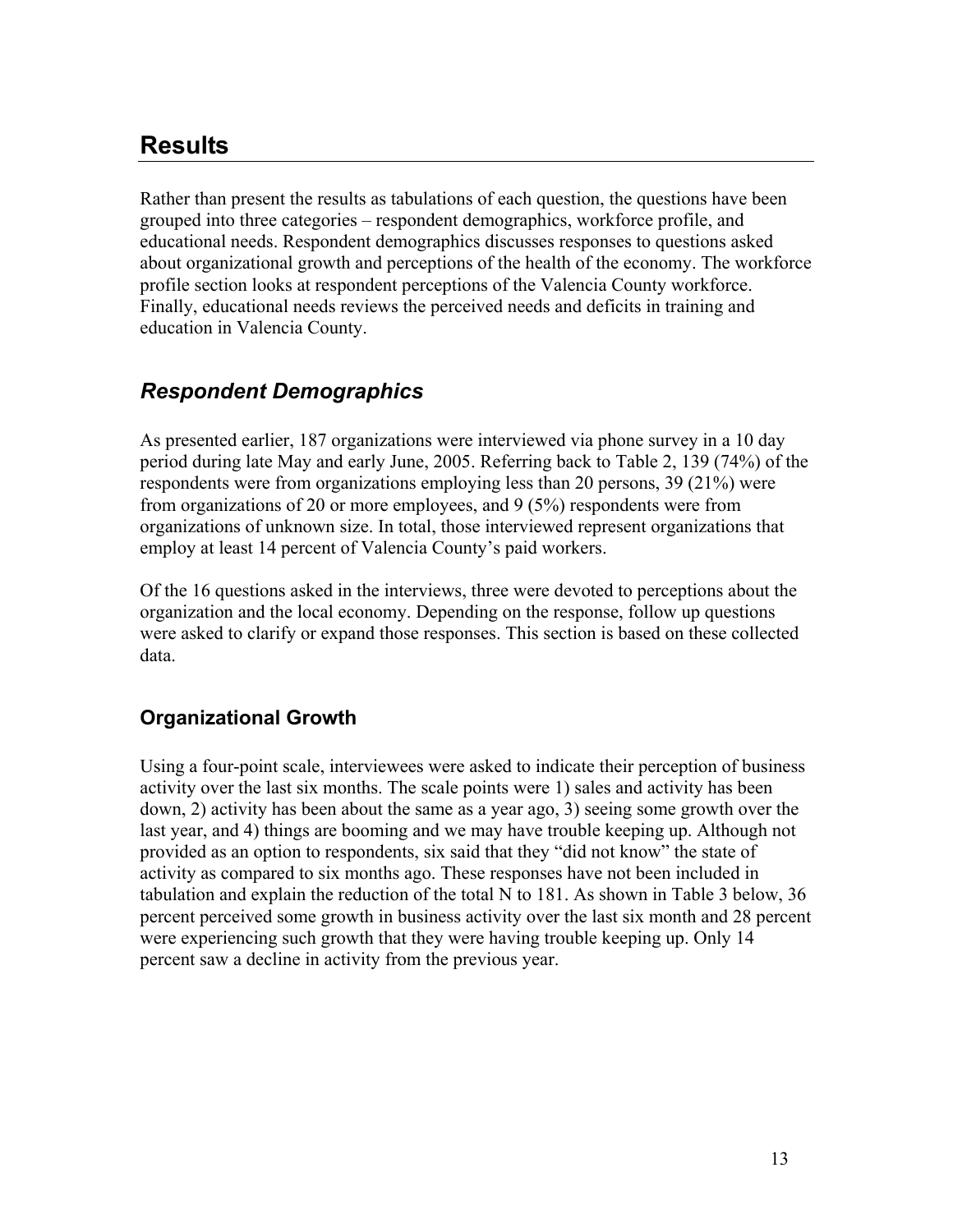|                                             |     | <b>Perception of Business Activity</b> |      |         |         |  |  |  |
|---------------------------------------------|-----|----------------------------------------|------|---------|---------|--|--|--|
| <b>NAICS Supersector</b>                    | N   | Down                                   | Same | Up Some | Booming |  |  |  |
| Mining & Construction                       | 18  | 17%                                    | 22%  | 28%     | 33%     |  |  |  |
| Manufacturing                               | 8   | $0\%$                                  | 38%  | 13%     | 50%     |  |  |  |
| <b>Trade/Transportation &amp; Utilities</b> | 45  | 18%                                    | 24%  | 38%     | 20%     |  |  |  |
| Information & Prof. Business                |     |                                        |      |         |         |  |  |  |
| Services                                    | 47  | 17%                                    | 19%  | 40%     | 23%     |  |  |  |
| <b>Education &amp; Health Services</b>      | 15  | $0\%$                                  | 20%  | 53%     | 27%     |  |  |  |
| Leisure & Hospitality                       | 19  | 21%                                    | 16%  | 53%     | 11%     |  |  |  |
| <b>Other Services</b>                       | 15  | 20%                                    | 33%  | 20%     | 27%     |  |  |  |
| <b>Public Administration</b>                | 14  | $0\%$                                  | 0%   | 21%     | 79%     |  |  |  |
| Total                                       | 181 | 14%                                    | 21%  | 36%     | 28%     |  |  |  |

**Table 3. Perception of Business Activity When Compared With Last Year** 

While being aware of the small sample sizes (noted by N) and the need for care in generalization, it is of interest to note that all organizations in the public administration (mainly federal, state, and local government) supersector indicated growth over the last six months. By using a system similar to that used for calculating grade point averages, i.e., " $A$ " = 4 and " $F$ " = 0, one can also compare the averages of the individual supersectors. In this case, 1 equates to "business activity is down" and 4 equates to "things are booming." Using this categorization and weighting according to the number of respondents in each category results in a mean score by supersector. As with a GPA, this score provides a mechanism for comparing and ranking the supersectors. These scores are graphically shown in Figure 4. Thus, it seems that some sectors are perceiving little growth on average (e.g., leisure and hospitality) while others (e.g., public administration) believe they are closer to booming. Again, care should be taken in generalizing this to the supersectors across the entire region as the small sample sizes of the cross tabulation can lead to sample bias issues.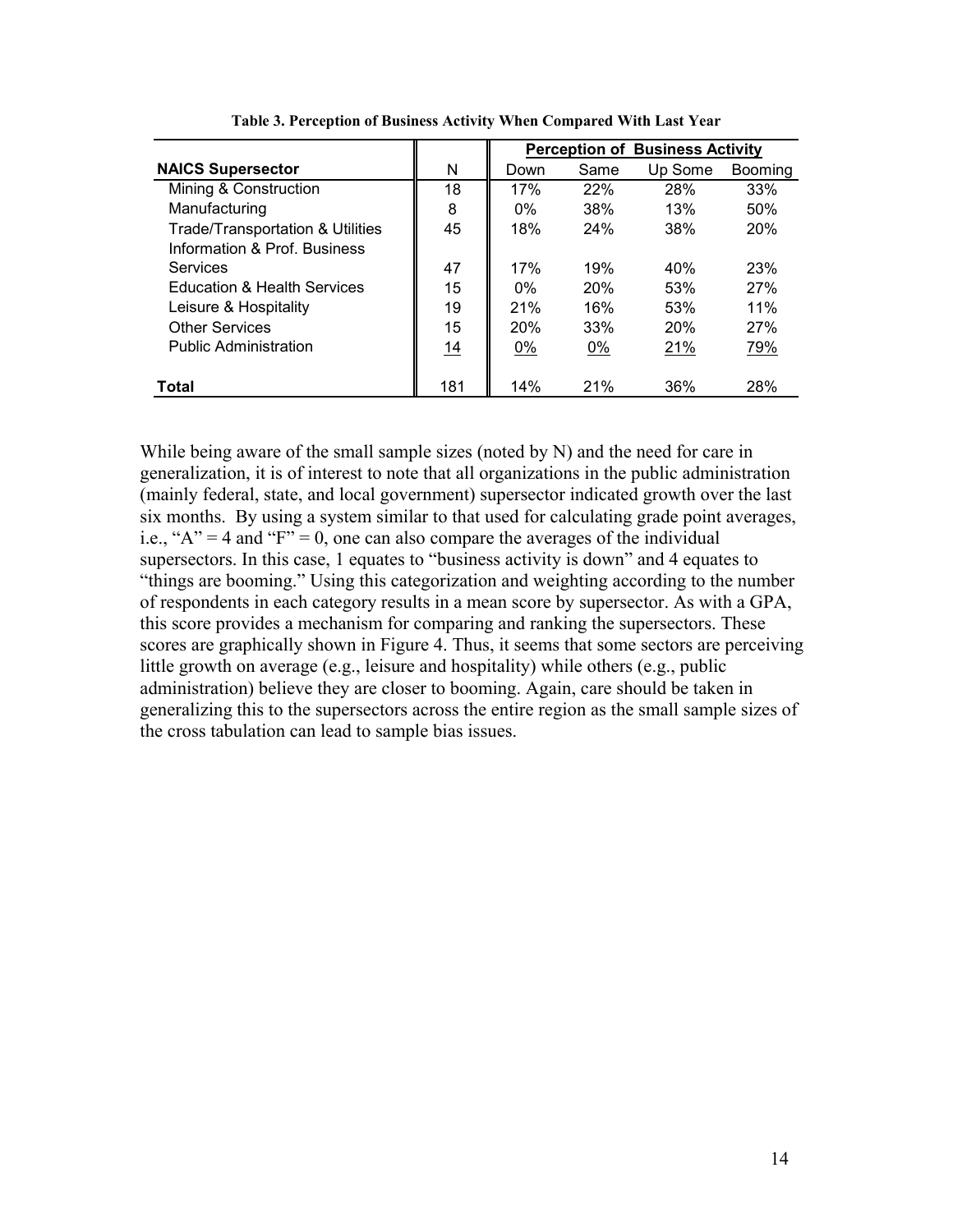

**Figure 4. Mean response scores of growth expectations by supersector** 

#### **Perception of the Valencia County Economy**

Again, using a scale, interviewees were asked to choose a point on the scale that best described the current state of the Valencia County economy. The points ranged from 1) very poor to 4) very good. Although not offered as a response in the interview, 12 respondents "did not know" when queried. These responses are not included in the tabulation of the data. Table 4 shows the aggregated responses by supersector. As shown, 57 percent of interviewees believed that the Valencia economy was "good" and another 11 percent believed it to be "very good." Thus, over two-thirds of those interviewed were optimistic about the local economy.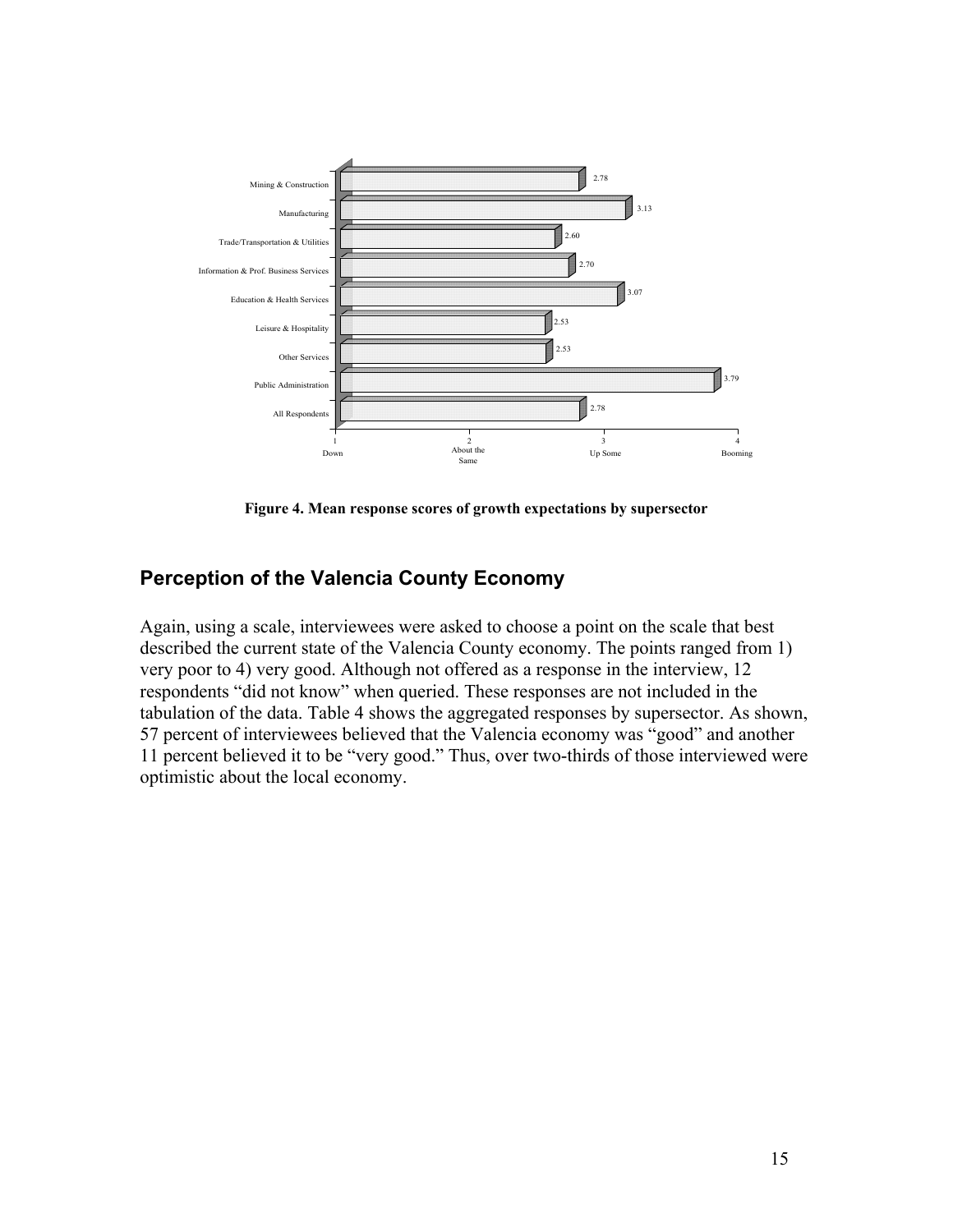|                                             |     | <b>State of the Valencia Economy</b> |            |      |           |  |  |
|---------------------------------------------|-----|--------------------------------------|------------|------|-----------|--|--|
| <b>NAICS Supersector</b>                    | N   | very poor                            | poor       | qood | very good |  |  |
| Mining & Construction                       | 18  | $0\%$                                | 18%        | 82%  | $0\%$     |  |  |
| Manufacturing                               | 9   | 13%                                  | 38%        | 50%  | $0\%$     |  |  |
| <b>Trade/Transportation &amp; Utilities</b> | 44  | 2%                                   | 27%        | 56%  | 15%       |  |  |
| Information & Prof. Business                |     |                                      |            |      |           |  |  |
| Services                                    | 47  | 5%                                   | 20%        | 59%  | 16%       |  |  |
| <b>Education &amp; Health Services</b>      | 16  | $0\%$                                | 56%        | 44%  | $0\%$     |  |  |
| Leisure & Hospitality                       | 19  | 12%                                  | 29%        | 47%  | 12%       |  |  |
| <b>Other Services</b>                       | 18  | 12%                                  | 24%        | 59%  | 6%        |  |  |
| <b>Public Administration</b>                | 15  | 0%                                   | 27%        | 53%  | 20%       |  |  |
| Total                                       | 186 | 5%                                   | <b>27%</b> | 57%  | 11%       |  |  |

**Table 4. Respondent Perceptions of the Valencia Economy by Supersector** 

Following the previously introduced comparative using a calculated mean score, the categories were assigned numeric values  $1 =$  "very poor" to  $4 =$  "very good." The results are shown in Figure 5. As shown, with scores near 3, most supersectors respondents cluster around "good" as their perception of the local economy. The education and healthcare services supersector would appear to be neutral with a score (2.44) that falls almost dead center between poor and good.

One would expect some correlation between perceptions of organizational growth and perceptions of the economy, that is, those who are experiencing booming growth would also be those who are most optimistic about the local economy. However, the numbers do not bear this out – statistically, the correlation between these variables is non significant at an  $\alpha$  of .05.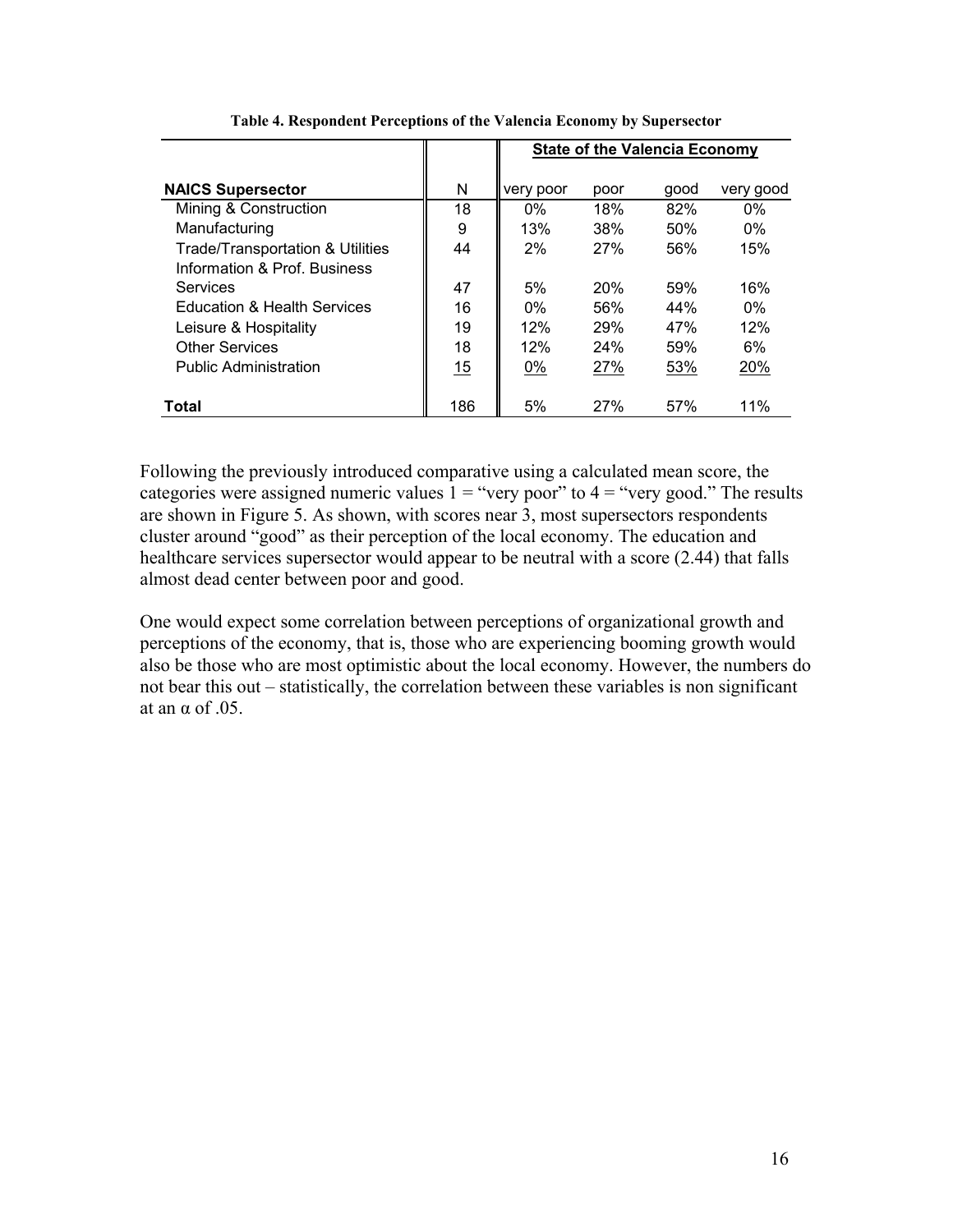

**Figure 5. Average respondent perception of the Valencia economy by industry** 

## **Plans for Business Expansion**

Interviewees were asked if they were planning to expand and hire more employees over the next three years. Table 5 shows the responses by supersector. Seven of those asked "did not know" and are not included in this table. Almost two-thirds of those interviewed indicated that they intended to expand and add employees.

|                                             |           | <b>Business Expansion</b> |     |  |
|---------------------------------------------|-----------|---------------------------|-----|--|
| <b>NAICS Supersector</b>                    | N         | Yes                       | No. |  |
| Mining & Construction                       | 18        | 61%                       | 39% |  |
| Manufacturing                               | 9         | 44%                       | 56% |  |
| <b>Trade/Transportation &amp; Utilities</b> | 44        | 55%                       | 45% |  |
| Information & Prof. Business                |           |                           |     |  |
| Services                                    | 45        | 53%                       | 43% |  |
| <b>Education &amp; Health Services</b>      | 16        | 75%                       | 25% |  |
| Leisure & Hospitality                       | 16        | 67%                       | 22% |  |
| <b>Other Services</b>                       | 18        | 72%                       | 28% |  |
| <b>Public Administration</b>                | <u>14</u> | 86%                       | 14% |  |
|                                             |           |                           |     |  |
| Total                                       | 180       | 61%                       | 36% |  |

**Table 5. Respondent Expectations for Business Expansion in the Next Three Years** 

With the expectation that those who had experienced increased activity were also those who would be expanding, tests were run seeking correlations between expectations of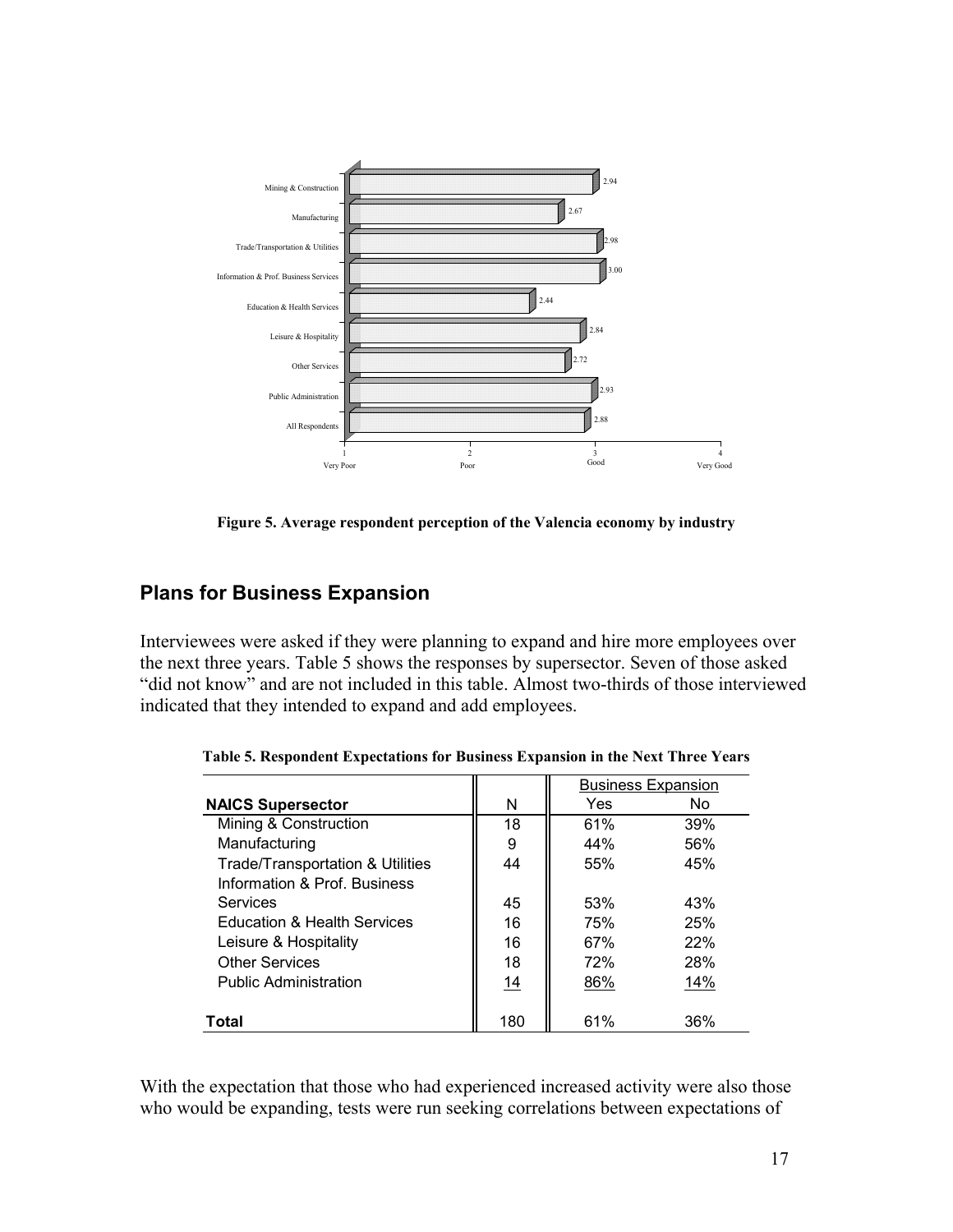business expansion and the perception of growth. No significant correlations were found. Likewise, a test was run between perceptions of the economy and plans for business expansion. No significant results were noted here either. This implies that respondents are planning expansions independently of their perceptions of the economy or their current business activity.

As a continuation of the question about plans for business expansion, those who indicated they were intending to expand and add employees over the next several years were asked to estimate how many employees they would add. Table 6 shows the number of respondents classified by supersector and a categorical number of employees to be added. Two respondents stated that they would be adding in excess of 100 persons in the next few years.17 One firm was involved in construction and stated that additions would be seasonal – 600 in the summer and 300 in the winter. Interestingly, this firm also indicated that business had been down over the previous months.

Of the 106 organizations that responded that they were adding employees, the average number projected was 12.9 new hires. That is, if these expectations are followed, these organizations will hire another 1,367 workers over the next three years.

| <b>Number of Persons Hired in Next 3 Years</b> |                                               |        |                     |          |          |                |       |  |
|------------------------------------------------|-----------------------------------------------|--------|---------------------|----------|----------|----------------|-------|--|
| <b>NAICS</b> Supersector                       | $1$ to $4$                                    | 5 to 9 | $10 \text{ to } 19$ | 20 to 49 | 50 to 99 | $100+$         | Total |  |
|                                                | --------- number of organizations ----------- |        |                     |          |          |                |       |  |
| Mining & Construction                          |                                               | 6      |                     |          |          |                | 10    |  |
| Manufacturing                                  |                                               | 2      |                     |          |          |                |       |  |
| Trade/Transportation & Utilities               | 11                                            | 4      | 3                   | 4        |          |                | 23    |  |
| Information & Prof. Business Services          | 18                                            | 4      | 3                   | 0        |          |                | 25    |  |
| Education & Health Services                    | 3                                             | 3      | 4                   | 0        |          |                | 10    |  |
| Leisure & Hospitality                          | 3                                             | 2      | 2                   | 4        |          |                | 11    |  |
| Other Services                                 | 8                                             |        |                     | 2        |          |                | 12    |  |
| Public Administration                          |                                               |        | <u>3</u>            | <u>0</u> | <u>0</u> | $\overline{0}$ | 11    |  |
| Total                                          | 53                                            | 23     | 16                  | 10       |          | 2              | 106   |  |

**Table 6. Projected Addition of Employees** 

A cross tabulation of those who indicated that they would be adding personnel by the current employment size of the organization yields Table 7. In this tabulation, three organizations that are counted in the previous table were excluded as their employment size was unknown. Of interest is that almost 70 percent of the organizations indicating that they will add employees in the next three years are currently small firms employing 10 or less. It is common knowledge that small organizations generate many of the new jobs in an economy. The two organizations that indicated the largest addition of personnel are currently employing 1 to 4 people.

The larger organizations (those employing 20 or more) are indicating much less exuberant plans with hiring expectations of adding between 1 to 19 new personnel. It

 $\overline{a}$ 

<sup>&</sup>lt;sup>17</sup> Although contact was attempted, BBER was unable to contact an incoming manufacturer who will locate 700 jobs in Los Lunas. Had these 700 jobs been included in manufacturing, the average number of projected new hires in the next three years would jump to 19.5 and the total to 2,067 new jobs added.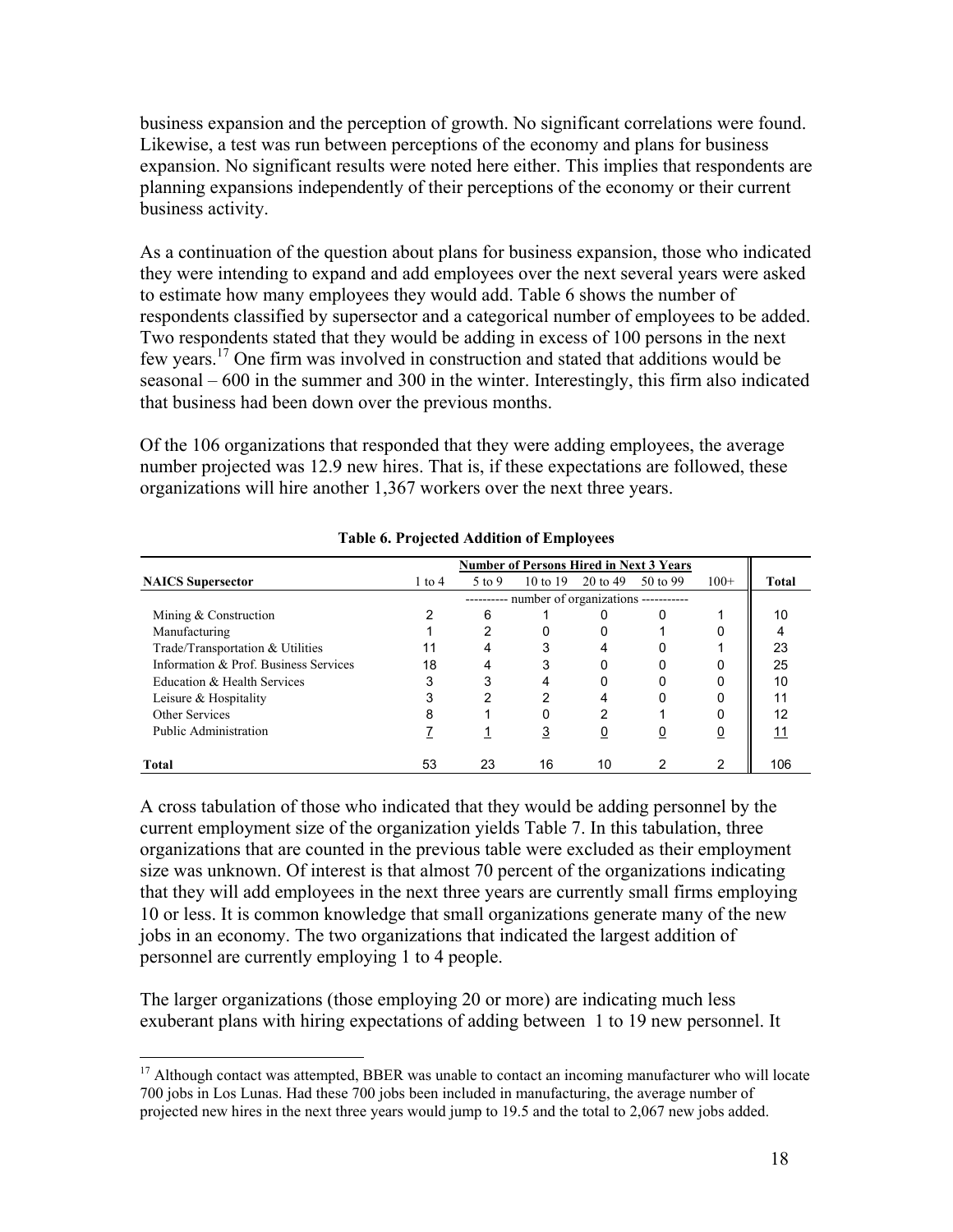should be remembered that these larger organizations are those who currently employ two-thirds of those in the County and are responsible for two-thirds of payroll. For respondents in the "20 to 49" category, the average number of persons added is 4.1; for those in the "50 or more" category, the average is 4.6.

|                                    | <b>Number of Persons Hired in Next 3 Years</b> |        |          |          |          |        |              |  |
|------------------------------------|------------------------------------------------|--------|----------|----------|----------|--------|--------------|--|
| <b>Current Number of Employees</b> | $1$ to $4$                                     | 5 to 9 | 10 to 19 | 20 to 49 | 50 to 99 | $100+$ | <b>Total</b> |  |
|                                    | ---------- number of organizations ----------- |        |          |          |          |        |              |  |
| $1$ to $4$                         | 15                                             | 8      | 12       | 8        | O        | 2      | 45           |  |
| 5 to 9                             | 15                                             | 10     |          |          | 0        | 0      | 27           |  |
| 10 to 19                           | 10                                             | 0      |          | 0        |          | 0      | 13           |  |
| 20 to 49                           |                                                |        |          | 0        | 0        |        | 9            |  |
| 50 or more                         | 4                                              | 4      |          | 0        | 0        | 0      | 9            |  |
| <b>Total</b>                       | 51                                             | 23     | 16       | 9        | າ        | 2      | 103          |  |

**Table 7. Number of Organizations Planning to Hire by Current Number Employed** 

### *Workforce Profile*

Several questions were asked related to perceptions about the existing workforce. These included questions about the availability of needed skills, satisfaction with work habits, and work ethic, and drug use in the workforce.

### **Skill Levels in the Current Labor Force**

Respondents were asked if they could find the skill levels they needed for their organizations in the current labor force. Table 7 examines the responses to the question of the availability of needed skills in the region by supersector. As shown, just over twothirds said that they were able to find the skill levels they needed. Two supersectors, highlighted in the table below, are of note in their response to this question. First is manufacturing with 78 percent of respondents indicating that they are unable to find the skills they need. The second is education and health services showing half of those interviewed declaring that the skills they need are not available in the region. Both of these supersectors represent opportunities to UNMVC in training and education. As will be shown in the next section on educational needs, those in manufacturing are seeking employees with better math and reading skills. Those from the education and health services are seeking advanced reading, intermediate math, and basic or intermediate computer skills.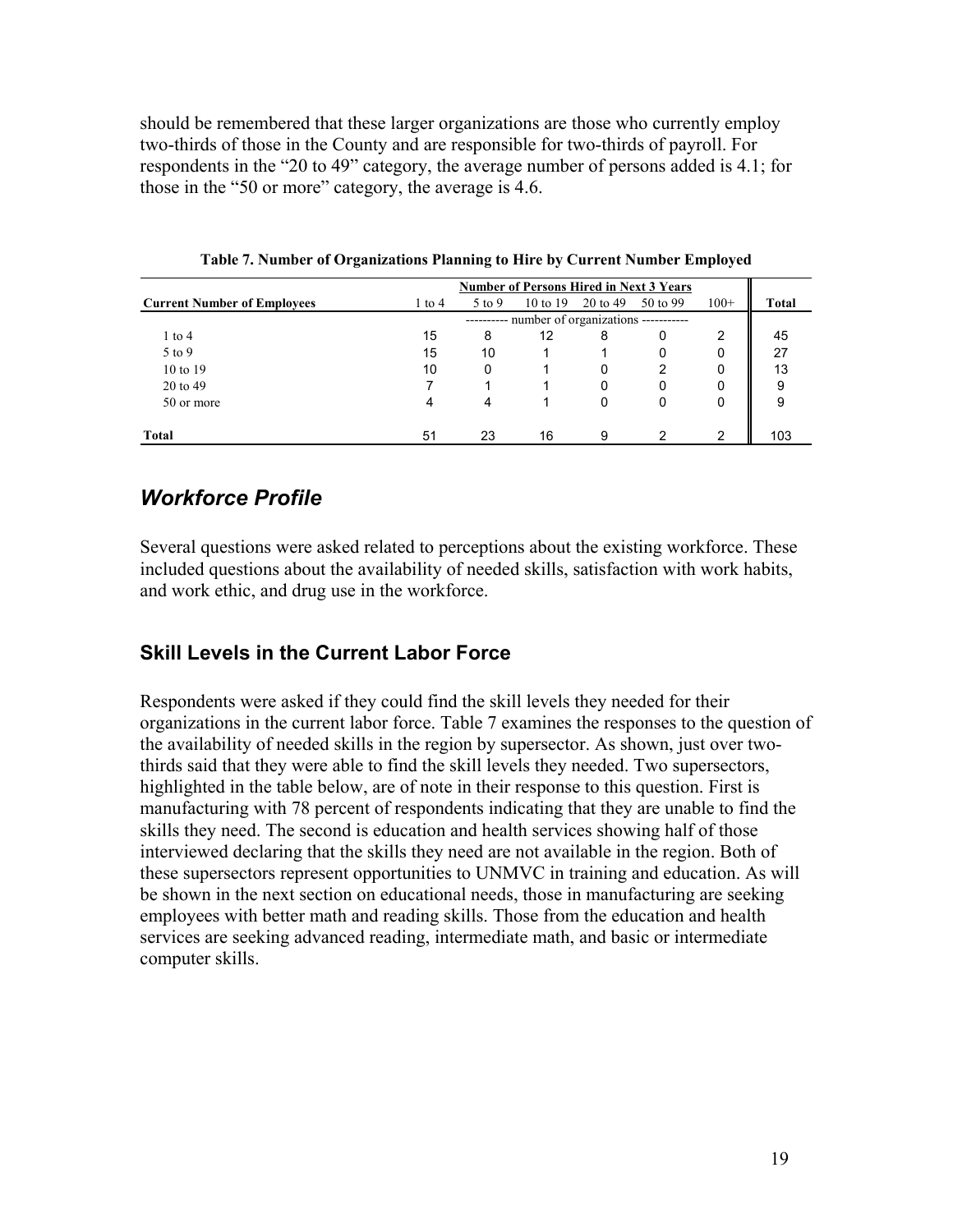|                                             |     | Skills in current workforce? |     |            |  |  |  |
|---------------------------------------------|-----|------------------------------|-----|------------|--|--|--|
| <b>NAICS Supersector</b>                    | N   | Yes                          | No. | Don't Know |  |  |  |
| Mining & Construction                       | 18  | 72%                          | 28% | $0\%$      |  |  |  |
| Manufacturing                               | 9   | 22%                          | 78% | $0\%$      |  |  |  |
| <b>Trade/Transportation &amp; Utilities</b> | 44  | 75%                          | 20% | 5%         |  |  |  |
| Information & Prof Business Sycs            | 44  | 70%                          | 27% | 2%         |  |  |  |
| <b>Education &amp; Health Services</b>      | 16  | 50%                          | 50% | $0\%$      |  |  |  |
| Leisure & Hospitality                       | 19  | 68%                          | 26% | 5%         |  |  |  |
| <b>Other Services</b>                       | 17  | 59%                          | 41% | $0\%$      |  |  |  |
| <b>Public Administration</b>                | 13  | 77%                          | 23% | 0%         |  |  |  |
| Total                                       | 180 | 67%                          | 31% | 2%         |  |  |  |

**Table 8. Availability of Skills Sets Needed in the Current Workforce by Supersector** 

#### **Work Habits**

Those interviewed were asked to rank their overall satisfaction with the work habits of the local workforce. The scale was from 1 to 5 with 1 equating to "very unsatisfied" and 5 being "very satisfied." Examples of good work habits were provided to assist in the clarity of this question, e.g., showing up on time and not goofing off at work. As shown in Figure 6, a third of respondents were neutral believing that the work habits of the local workforce were neither good nor bad. Another 40 percent were satisfied or very satisfied with the work habits of local employees and 26 percent found the work habits of the local work force to be unsatisfactory. As will be discussed in the upcoming section on educational needs, some of the most requested training is in work ethics and customer service which reflects this dissatisfaction.

Table 9 presents the breakout of the responses to the question about satisfaction with the work habits of the workforce. As can be seen, most respondents across supersectors are fairly balanced with a slight skew toward satisfaction. Public administration is a noticeable anomaly in that no respondent indicated any dissatisfaction with the work habits of the existing workforce.

By taking the mean scores as was done before, on can shed light on the relative satisfaction across supersectors. In this case, a value of 1 was assigned to "very unsatisfied" and a value of 5 to "very satisfied." In Figure 7, a three represents neutrality. Thus, lower satisfaction scores are notable in manufacturing and leisure and hospitality. Higher scores are other services and public administration.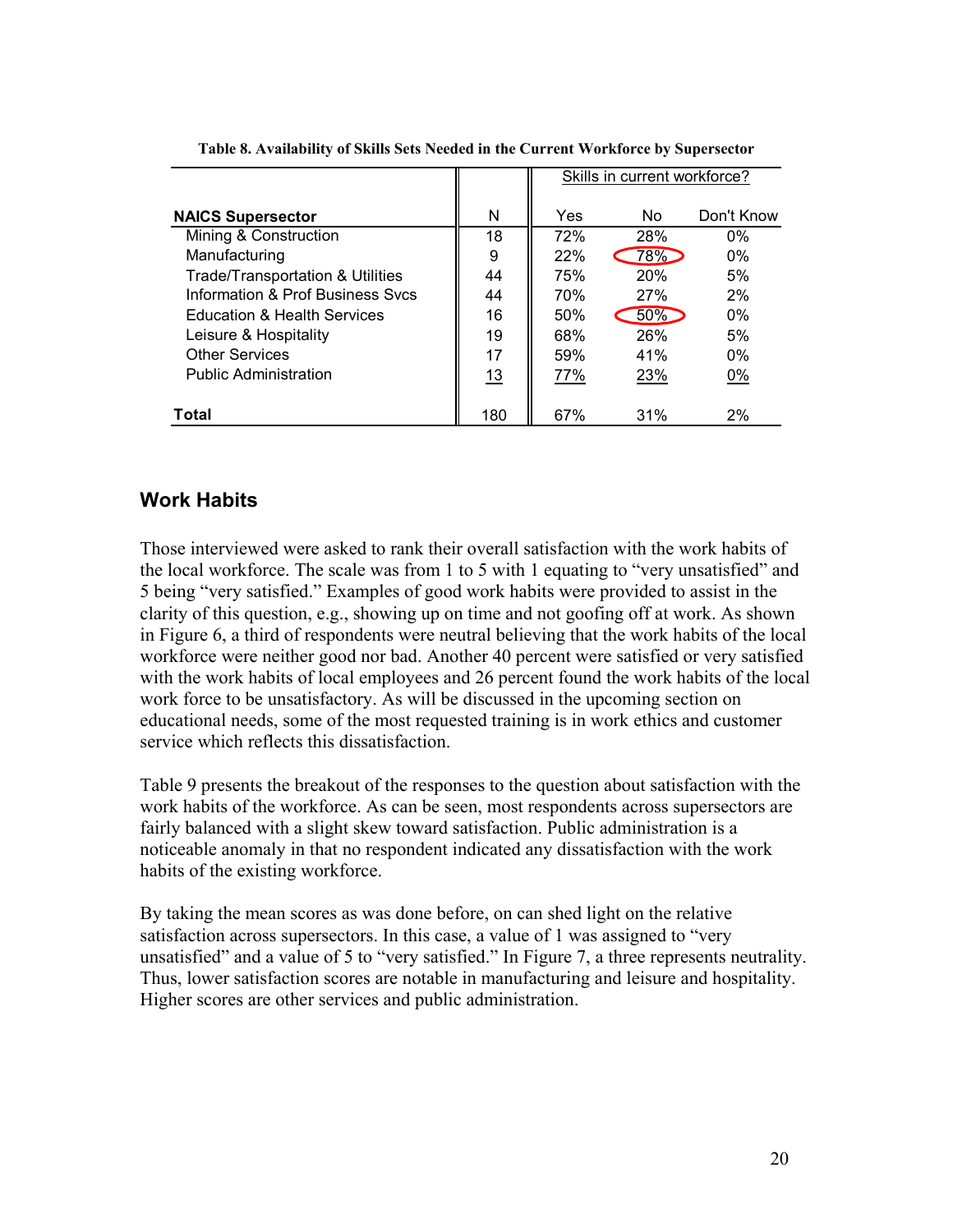

**Figure 6. Satisfaction with the work habits of the existing workforce** 

|                                        |     |             | Perception of work habits in local workforce |         |           |           |
|----------------------------------------|-----|-------------|----------------------------------------------|---------|-----------|-----------|
|                                        |     | Verv        |                                              |         |           | Verv      |
| <b>NAICS Supersector</b>               | N   | unsatisfied | Unsatisfied                                  | Neutral | Satisfied | satisfied |
| Mining & Construction                  | 16  | 13%         | 19%                                          | 38%     | 25%       | 6%        |
| Manufacturing                          | 8   | 13%         | 25%                                          | 50%     | $0\%$     | 13%       |
| Trade/Transportation & Utilities       | 45  | 7%          | 24%                                          | 29%     | 27%       | 13%       |
| Information & Prof Business Sycs       | 45  | 16%         | 9%                                           | 40%     | 13%       | 22%       |
| <b>Education &amp; Health Services</b> | 16  | 6%          | 19%                                          | 31%     | 19%       | 25%       |
| Leisure & Hospitality                  | 18  | 11%         | 33%                                          | 28%     | 17%       | 11%       |
| Other Services                         | 18  | 6%          | 6%                                           | 33%     | 33%       | 22%       |
| Public Administration                  | 13  | 0%          | 0%                                           | 23%     | 62%       | 15%       |
| Total                                  | 179 | 9%          | 17%                                          | 34%     | 23%       | 17%       |

**Table 9. Satisfaction With the Work Habits in the Existing Workforce by Supersector**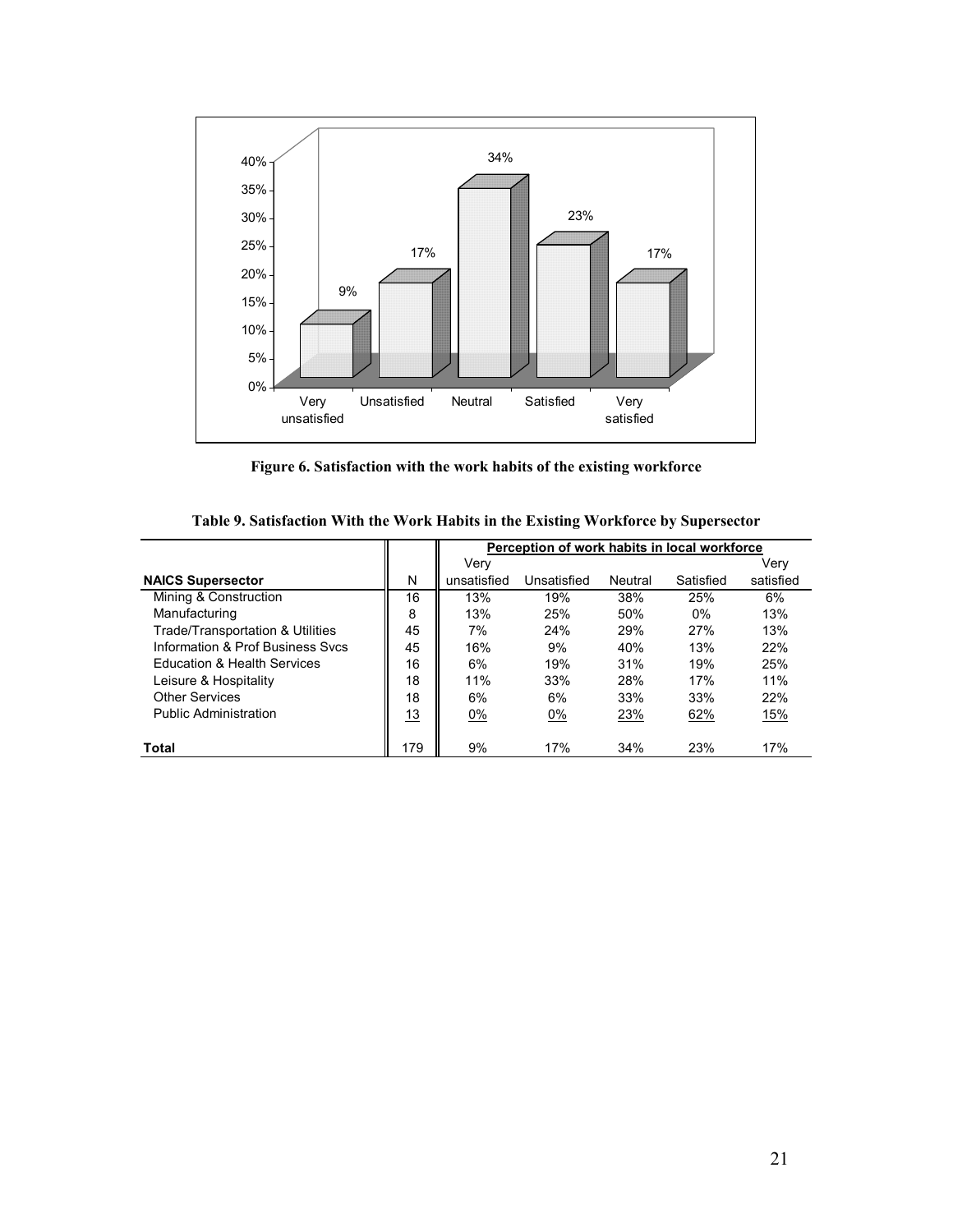

**Figure 7. Mean satisfaction score by supersector** 

### **Drug Abuse and Suitable Employees**

Interviewees were asked if they believed that drug abuse in the local area decreased the number of suitable employees. Respondents were provided with four choices ranging from strongly disagree to strongly agree. Figure 8 shows the results, on a percentage basis, of the 177 respondents. As can be seen, 81 percent of those interviewed believe that drugs have a negative impact on the availability of employees in the area. Only one fifth of those asked do not see a problem with drugs and the workforce.

Figure 9 shows those who strongly agree or agree as a percentage of total respondents by supersector. Roughly three fourths or more of those in all supersectors found the number of suitable employees to be hurt by drug use.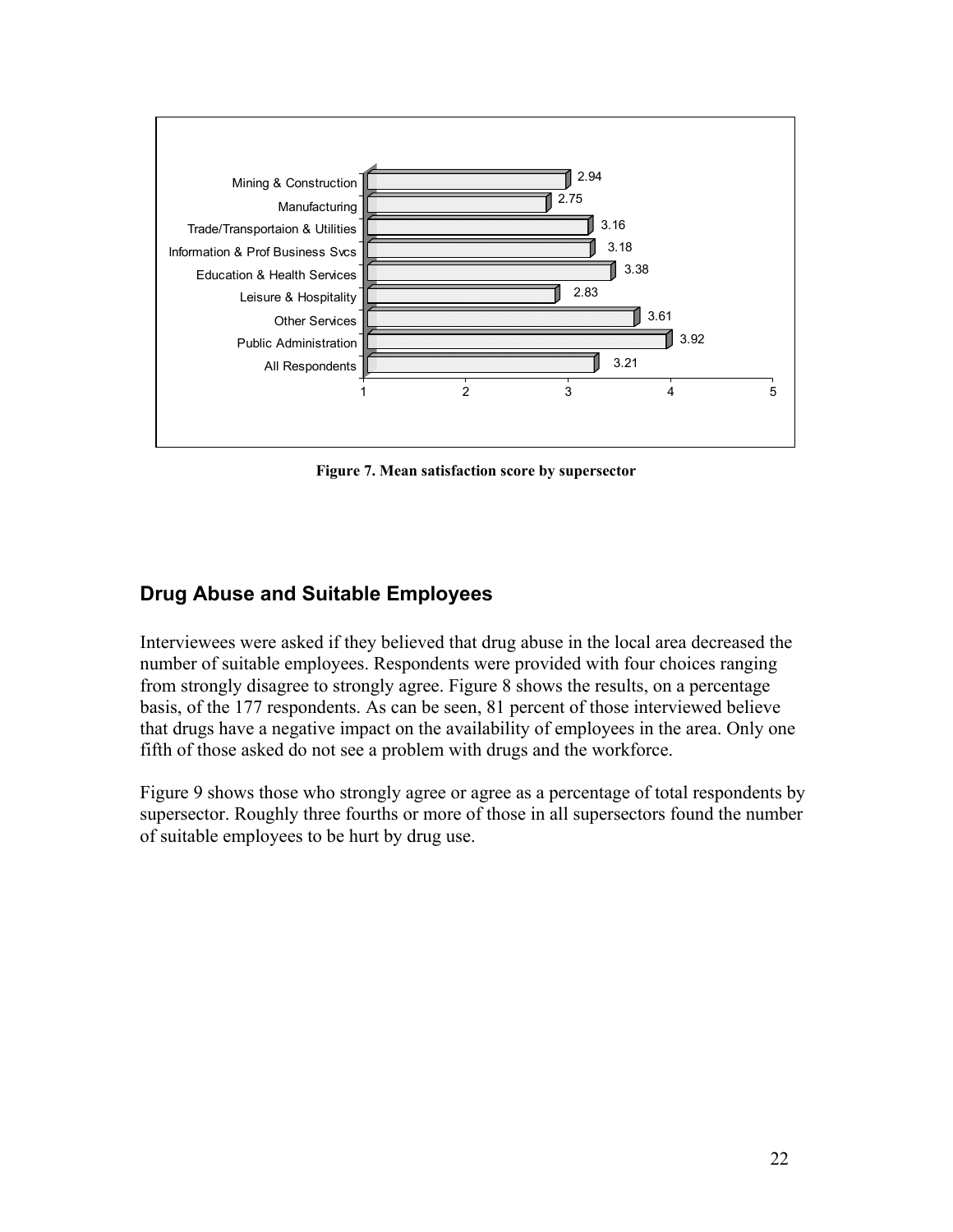

**Figure 8. Drug abuse decreases the number of suitable employees** 



**Figure 9. Percent by industry who agree that drug abuse decreases the number of employees**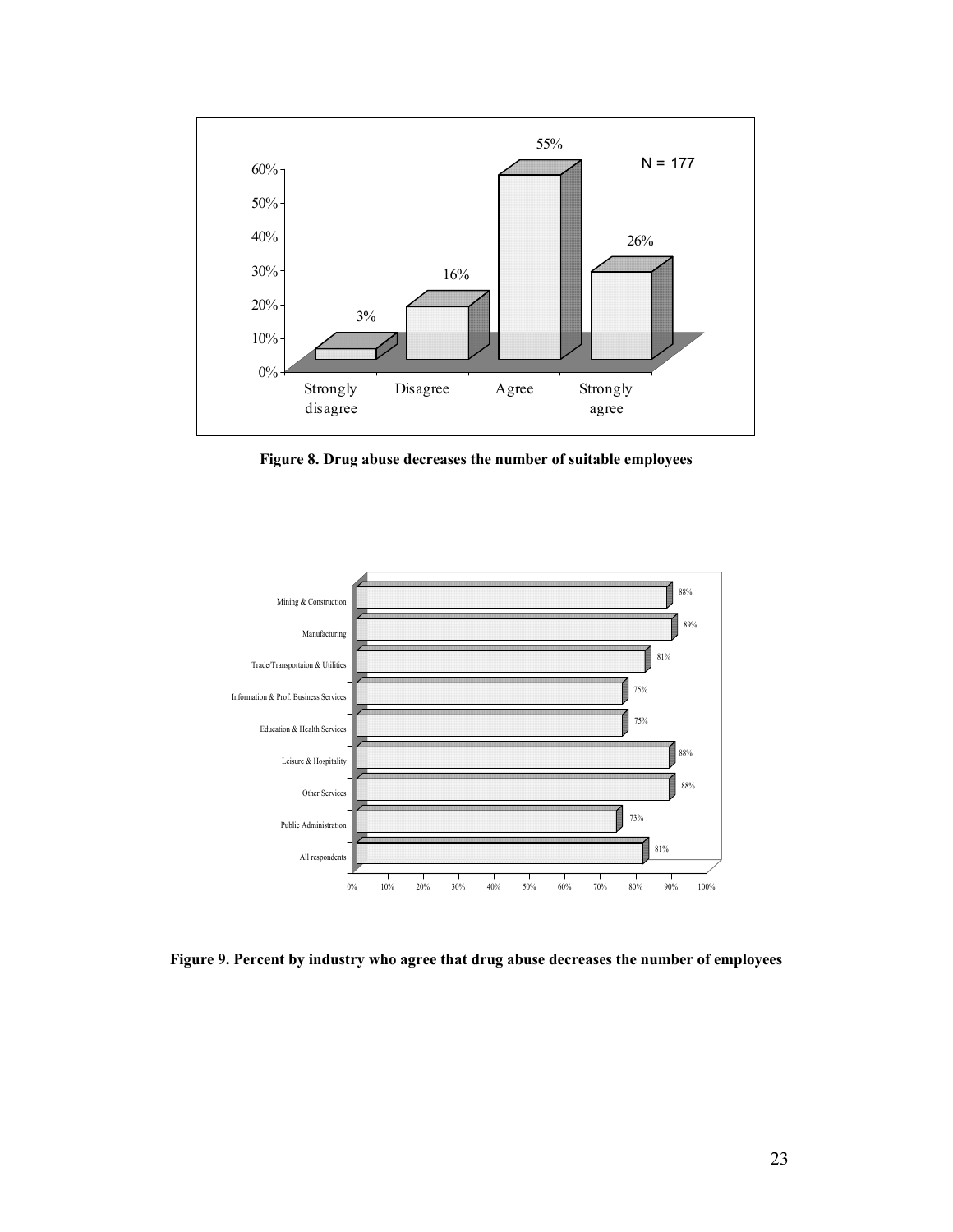## *Educational / Training Needs*

A major objective of this study was to identify the training and educational needs of businesses in Valencia County. To this end, BBER staff asked businesses a variety of questions about their current and future training needs, the importance of particular skills and their thoughts on skills lacking in the workforce. Research participants were also asked what customized training would they like to see developed by UNMVC.

## **Employer Educational/ Training Expectations**

Business owners and managers were asked if their employees were generally expected to hold any licenses, degrees, or certificates. Eighty-nine respondents (47.6 percent) stated that they require employees to hold a license, degree, or certificate and their answers are illustrated below in Figure 10. The most common certification was Building Trades<sup>18</sup>, mentioned by 14.6 percent of respondents who have expected educational requirements. The same percentage of respondents indicated that they expected employees to have at least a four-year degree. The second most common responses were stated by businesses needing employees with certification in Childhood Development (12.4 percent). The Others/Miscellaneous category includes responses such as art training, drafting, and certified personal trainers.



**Figure 10. Special licenses or certificates required for employment (N=89)** 

While the data shown in Figure 10 are from all respondents, Figure 11 below highlights the required certificates, licenses, and degrees for businesses that stated they cannot find the skill level they need in the local workforce. There were 56 businesses (31 percent of whole sample) that indicated they could not find the skill level they need in the local

<sup>&</sup>lt;u>.</u> <sup>18</sup> Includes carpentry, electrical and plumbing certifications and contractor licenses.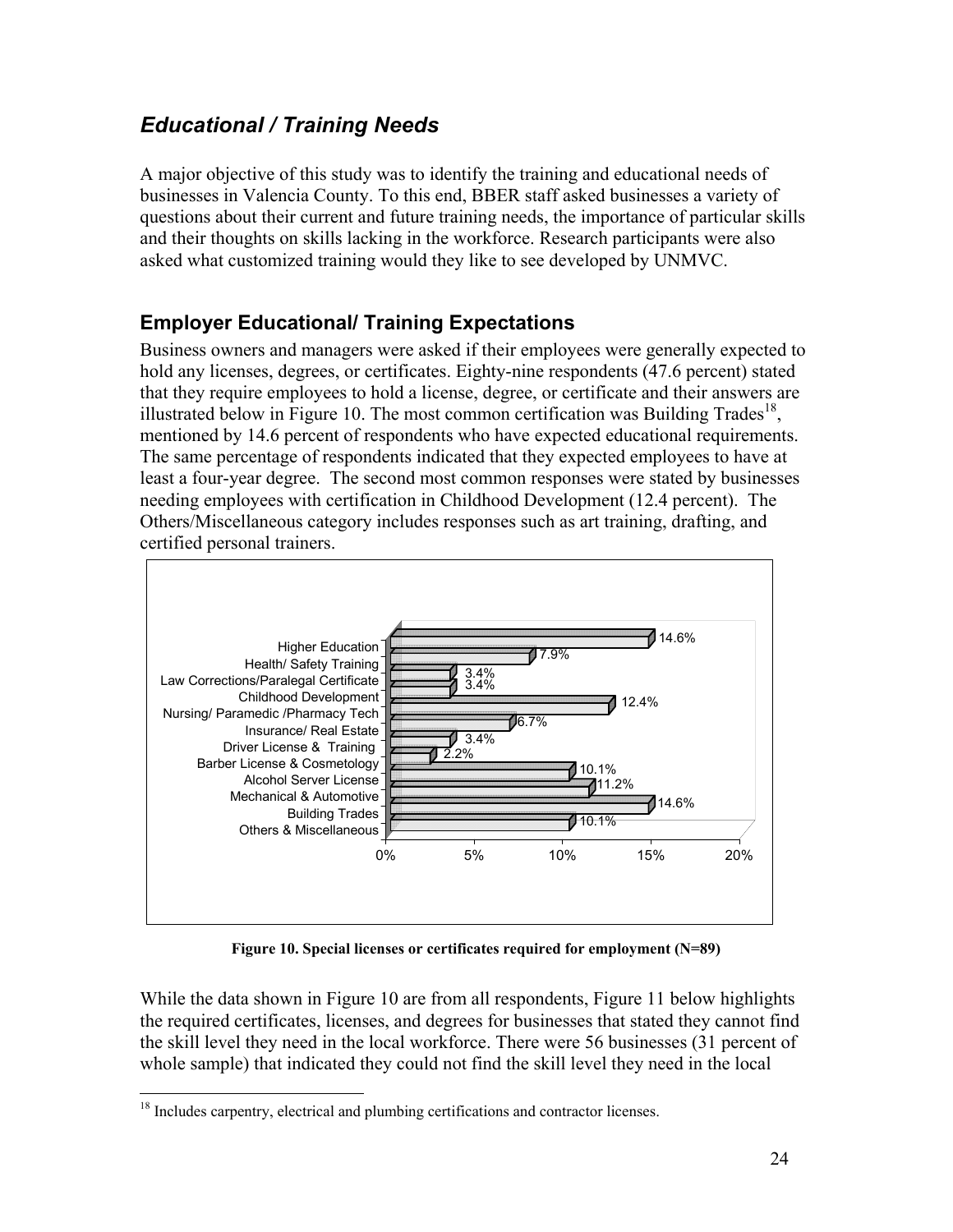workforce. Of these, 26 stated they require their employees to have a particular license, certificate, or degree. Figure 11 illustrates what certificates and licenses are currently missing in the local workforce, as perceived by business owners and managers. Again, one must be cautious when interpreting these results, as this cross tabulation is beneficial only for descriptive analysis and not for making inferential conclusions. It appears that licenses for Building Trades are most in demand (plumbing, carpentry, and electrical), and it was the most commonly identified item by businesses that feel they cannot find the skill level they need in Valencia County. Further, certificates for first aid and nursing assistant are also perceived as lacking in the area. It should be noted that these certificates and licenses are perceived as currently lacking in the area. Later tables describe perceived training and educational needs for the future.



**Figure 11. Percent of Businesses Who Cannot Find Skill Levels They Need by Certificate, License or Degree Required for Employees (N=26)** 

Respondents who indicated their business operations would be expanding and hiring more employees over the next three years (N=113) were asked, "*Will you require these new employees to have any specific licenses or degrees?*" Fifty-eight of these businesses stated they will have educational requirements for their new employees. Again, a demand for at least 4-year degrees is noted with nine businesses specifying a need for higher education. Other/ Miscellaneous, which includes drafting, personal training certification, and art training is also in demand for future business growth. Figure 12 below confirms that the most common certifications, licenses, and degrees that are needed for current employees will continue to be important for business owners in the future.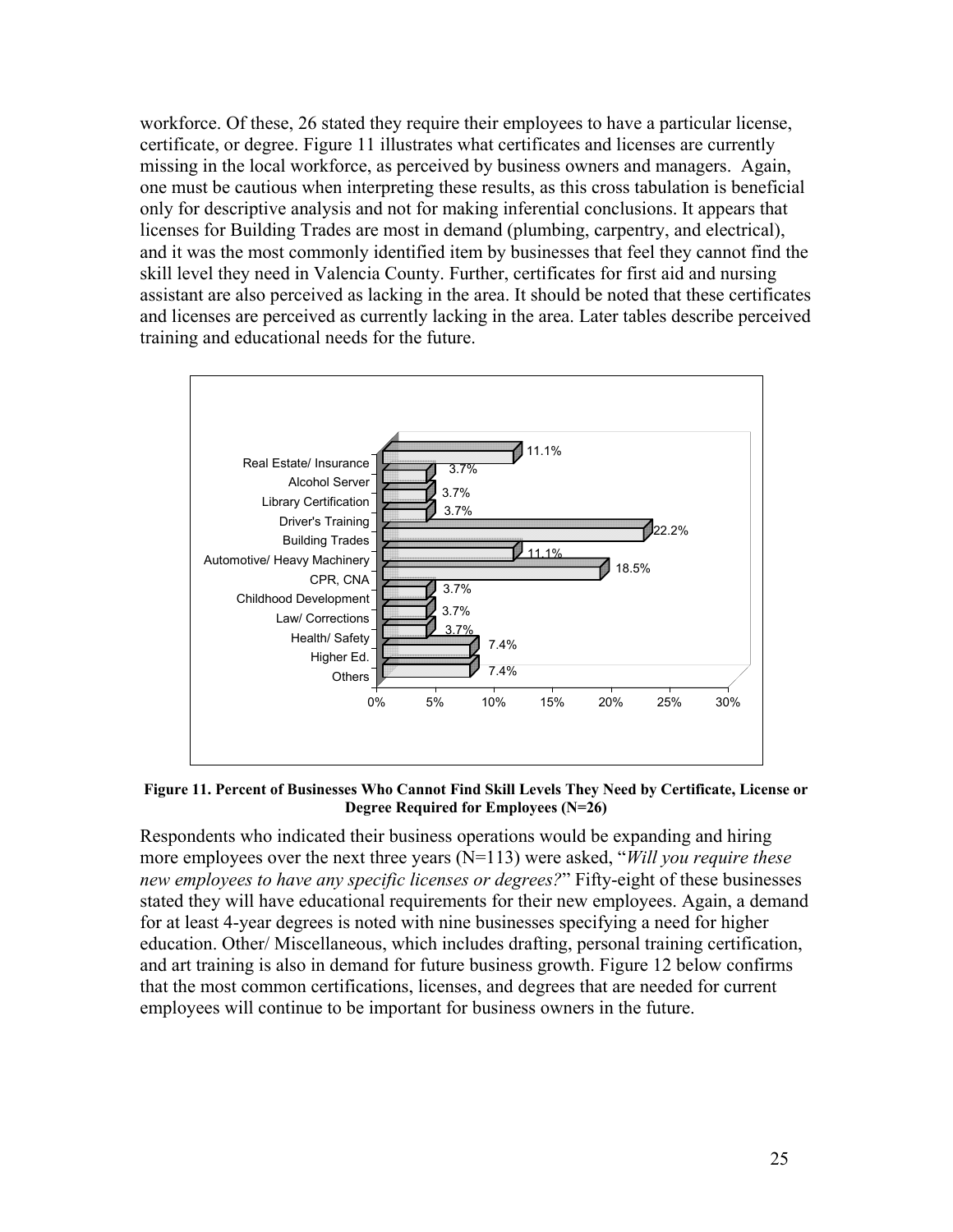

**Figure 12. Requirements for degrees, certificates, & licenses for future hires (N=58)** 

### **Importance of Communication and Problem Solving Skills**

In an effort to rank the importance of particular skills of interest to UNMVC, businesses were asked to rate, on a five point scale, the importance of: 1) teamwork and communication skills, 2) problem-solving skills, 3) the ability to communicate in English, 4) the ability to communicate in Spanish, and 5) the ability to communicate in both English and Spanish.

As Table 10 shows, almost all supersectors stated that teamwork and communication skills are important in their employees. Similarly, problem-solving skills (critical thinking, time management, etc.) are important to all supersectors as well, as shown in Table 11. While it may seem intuitive that these two common skills are important across the board, it is important to acknowledge that these two skill sets were the most commonly identified as "lacking" in the local workforce. This is explained further in an upcoming section.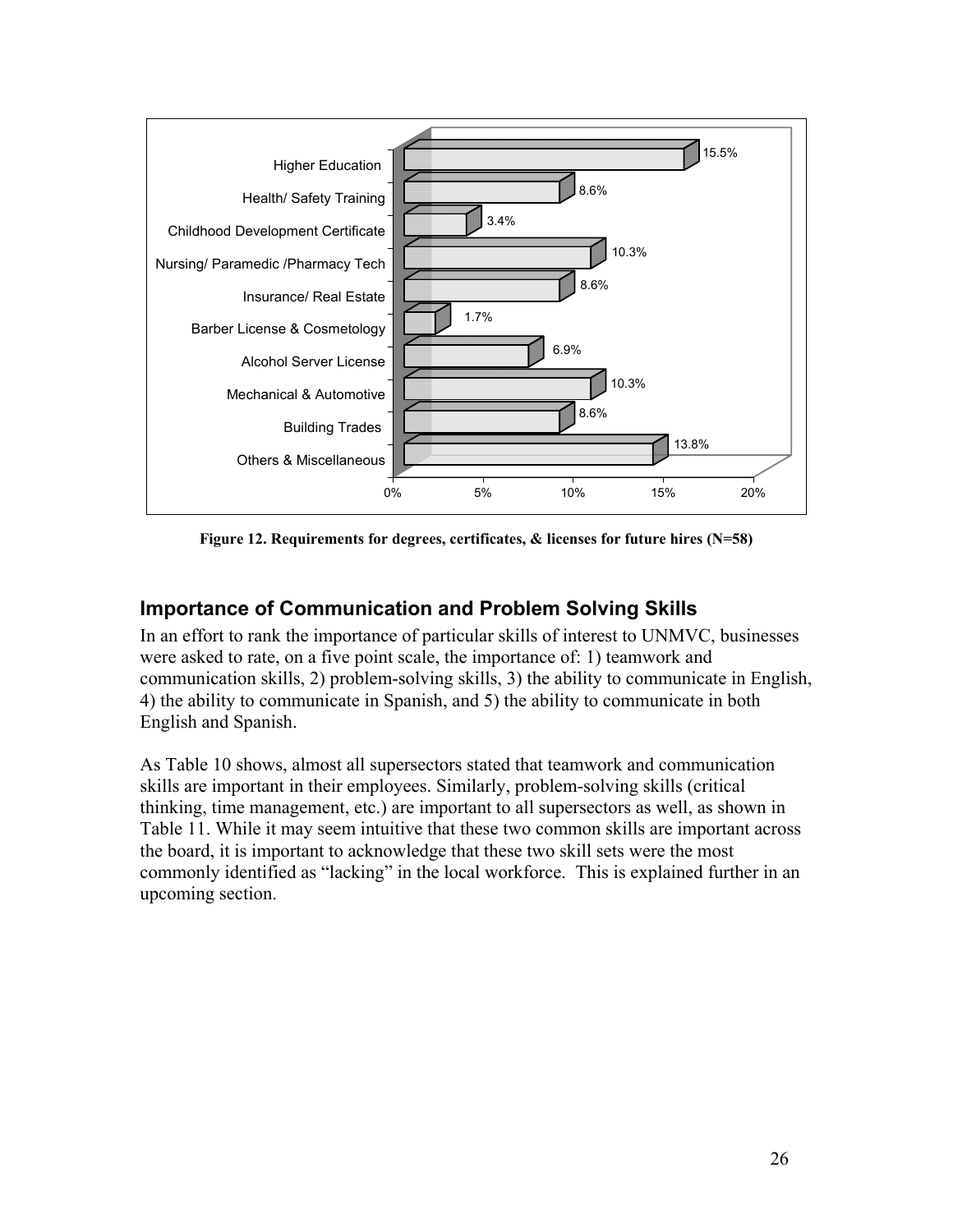|                                       |     | Importance of Teamwork & Communication Skills |           |         |           |           |  |
|---------------------------------------|-----|-----------------------------------------------|-----------|---------|-----------|-----------|--|
|                                       |     | not at all                                    | a little  | doesn't | somewhat  | very      |  |
| <b>NAICS</b> Supersector              | N   | important                                     | important | matter  | important | important |  |
| Mining & Construction                 | 18  | 0%                                            | 0%        | 11%     | 17%       | 72%       |  |
| Manufacturing                         | 9   | $0\%$                                         | 11%       | $0\%$   | 22%       | 67%       |  |
| Trade/Transportation & Utilities      | 45  | 0%                                            | 0%        | 2%      | 4%        | 93%       |  |
| Information & Prof. Business Services | 46  | 0%                                            | 0%        | 2%      | 9%        | 89%       |  |
| Education & Health Services           | 16  | $0\%$                                         | $0\%$     | 6%      | $0\%$     | 94%       |  |
| Leisure & Hospitality                 | 19  | 0%                                            | 0%        | $0\%$   | 11%       | 89%       |  |
| <b>Other Services</b>                 | 18  | $0\%$                                         | $0\%$     | 6%      | 11%       | 83%       |  |
| <b>Public Administration</b>          | 15  | $0\%$                                         | 0%        | $0\%$   | $0\%$     | 100%      |  |
| All respondents                       | 186 | 0%                                            | $1\%$     | 3%      | 8%        |           |  |

**Table 10. Importance of Teamwork & Communication Skills by Supersector** 

|                                  |     | Importance of Problem Solving Skills |           |         |           |           |  |  |
|----------------------------------|-----|--------------------------------------|-----------|---------|-----------|-----------|--|--|
|                                  |     | not at all                           | a little  | doesn't | somewhat  | very      |  |  |
| <b>NAICS</b> Supersector         | N   | important                            | important | matter  | important | important |  |  |
| Mining & Construction            | 18  | 0%                                   | $0\%$     | 17%     | 11%       | 72%       |  |  |
| Manufacturing                    | 9   | $0\%$                                | 0%        | 44%     | 11%       | 44%       |  |  |
| Trade/Transportation & Utilities | 45  | $0\%$                                | 2%        | 2%      | 20%       | 76%       |  |  |
| Information & Prof. Business     |     |                                      |           |         |           |           |  |  |
| Services                         | 46  | $0\%$                                | 2%        | $4\%$   | 17%       | 76%       |  |  |
| Education & Health Services      | 16  | $0\%$                                | $0\%$     | 6%      | $0\%$     | 94%       |  |  |
| Leisure & Hospitality            | 19  | 5%                                   | 5%        | 21%     | 16%       | 53%       |  |  |
| <b>Other Services</b>            | 18  | $0\%$                                | 11%       | $0\%$   | 11%       | 78%       |  |  |
| <b>Public Administration</b>     | 15  | 0%                                   | 0%        | $0\%$   | $0\%$     | 100%      |  |  |
|                                  |     |                                      |           |         |           |           |  |  |
| All respondents                  | 186 | $1\%$                                | 3%        | 8%      | 13%       | 75%       |  |  |

Tables 12, 13, and 14 illustrate the importance of being able to communicate in English and Spanish. Only in one supersector, Manufacturing, it is not unvaryingly important to communicate in English. Tables 13 and 14 show scattered distributions for the ability to speak Spanish and both Spanish and English.

|  |  |  | Table 12. Importance of Communication in English by Supersector |
|--|--|--|-----------------------------------------------------------------|
|--|--|--|-----------------------------------------------------------------|

|                                        |     | Importance of Communicating in English |           |         |           |           |  |  |
|----------------------------------------|-----|----------------------------------------|-----------|---------|-----------|-----------|--|--|
|                                        |     |                                        | a little  | doesn't | somewhat  | very      |  |  |
| <b>NAICS</b> Supersector               | N   | important                              | important | matter  | important | important |  |  |
| Mining & Construction                  | 18  | $0\%$                                  | 6%        | $0\%$   | 28%       | 67%       |  |  |
| Manufacturing                          | 9   | 11%                                    | 11%       | 11%     | 11%       | 56%       |  |  |
| Trade/Transportation & Utilities       | 45  | 2%                                     | 2%        | 16%     | 7%        | 73%       |  |  |
| Information & Prof. Business           |     |                                        |           |         |           |           |  |  |
| Services                               | 46  | 2%                                     | $0\%$     | 4%      | 20%       | 74%       |  |  |
| <b>Education &amp; Health Services</b> | 16  | $0\%$                                  | $0\%$     | 13%     | 13%       | 75%       |  |  |
| Leisure & Hospitality                  | 19  | 5%                                     | $0\%$     | 11%     | 16%       | 68%       |  |  |
| <b>Other Services</b>                  | 18  | $0\%$                                  | $0\%$     | 17%     | 11%       | 72%       |  |  |
| <b>Public Administration</b>           | 15  | $0\%$                                  | $0\%$     | $0\%$   | 13%       | 87%       |  |  |
| All respondents                        | 186 | 2%                                     | 2%        | 9%      | 15%       | 73%       |  |  |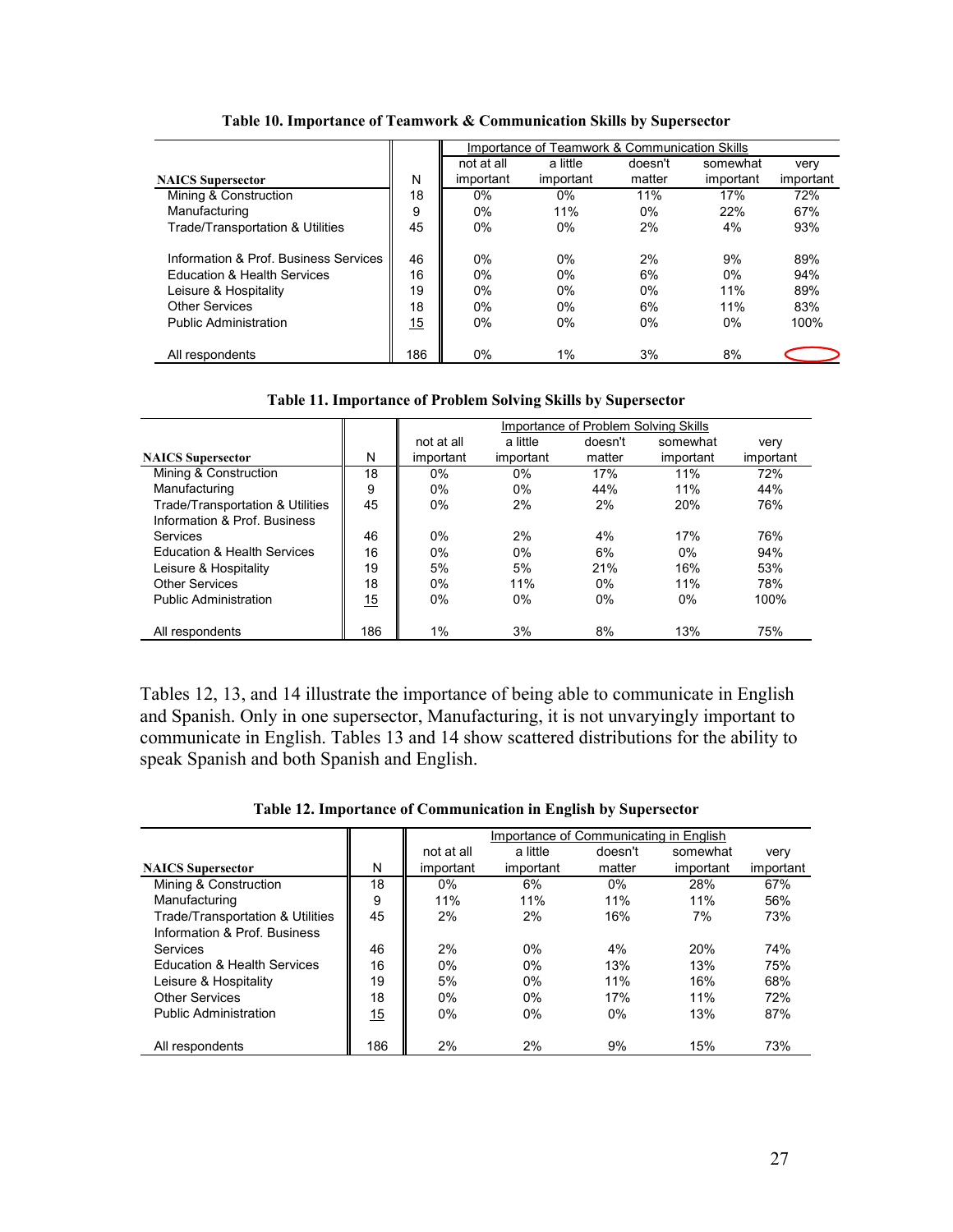|                                  |     | Importance of Communicating in Spanish |           |         |           |           |  |  |
|----------------------------------|-----|----------------------------------------|-----------|---------|-----------|-----------|--|--|
|                                  |     | not at all                             | a little  | doesn't | somewhat  | very      |  |  |
| <b>NAICS</b> Supersector         | N   | important                              | important | matter  | important | important |  |  |
| Mining & Construction            | 18  | 22%                                    | 33%       | 11%     | 22%       | 11%       |  |  |
| Manufacturing                    | 9   | 56%                                    | 0%        | $0\%$   | 33%       | 11%       |  |  |
| Trade/Transportation & Utilities | 45  | 11%                                    | 22%       | 38%     | 20%       | 9%        |  |  |
| Information & Prof. Business     |     |                                        |           |         |           |           |  |  |
| Services                         | 46  | 13%                                    | 17%       | 35%     | 22%       | 13%       |  |  |
| Education & Health Services      | 16  | 19%                                    | 13%       | 31%     | 19%       | 19%       |  |  |
| Leisure & Hospitality            | 19  | 11%                                    | 37%       | 26%     | 11%       | 16%       |  |  |
| <b>Other Services</b>            | 18  | 6%                                     | 11%       | 28%     | 28%       | 28%       |  |  |
| <b>Public Administration</b>     | 15  | $0\%$                                  | 20%       | 27%     | 33%       | 20%       |  |  |
|                                  |     |                                        |           |         |           |           |  |  |
| All respondents                  | 186 | 14%                                    | 20%       | 29%     | 22%       | 15%       |  |  |

**Table 13. Importance of Communication in Spanish by Supersector** 

#### **Table 14. Importance of Communicating in Both English & Spanish by Supersector**

|                                  |     | Importance of Communicating in Both English & Spanish |            |         |           |           |  |  |  |
|----------------------------------|-----|-------------------------------------------------------|------------|---------|-----------|-----------|--|--|--|
|                                  |     | not at all                                            | a little   | doesn't | somewhat  | very      |  |  |  |
| <b>NAICS</b> Supersector         | N   | important                                             | important  | matter  | important | important |  |  |  |
| Mining & Construction            | 18  | 17%                                                   | 17%        | 17%     | 28%       | 22%       |  |  |  |
| Manufacturing                    | 9   | 44%                                                   | $0\%$      | 11%     | 22%       | 22%       |  |  |  |
| Trade/Transportation & Utilities | 45  | 11%                                                   | <b>20%</b> | 31%     | 24%       | 13%       |  |  |  |
| Information & Prof. Business     |     |                                                       |            |         |           |           |  |  |  |
| Services                         | 45  | 11%                                                   | <b>20%</b> | 18%     | 18%       | 33%       |  |  |  |
| Education & Health Services      | 16  | 13%                                                   | $0\%$      | 31%     | 25%       | 31%       |  |  |  |
| Leisure & Hospitality            | 19  | 11%                                                   | 21%        | 26%     | 16%       | 26%       |  |  |  |
| <b>Other Services</b>            | 18  | $0\%$                                                 | 22%        | 11%     | 33%       | 33%       |  |  |  |
| <b>Public Administration</b>     | 15  | 0%                                                    | 20%        | 33%     | 20%       | 27%       |  |  |  |
|                                  |     |                                                       |            |         |           |           |  |  |  |
| All respondents                  | 185 | 11%                                                   | 17%        | 23%     | 23%       | 25%       |  |  |  |

### **Minimum Levels of Literacy, Math Skills and Computer Skills**

In addition to the importance of particular skill sets, UNMVC is interested in exploring the minimum levels of literacy, math, and computer skills required by employers. BBER interviewers asked participants how they would best describe the minimum level of literacy skills: basic ("like simple instructions"), intermediate ("like the newspaper"), or advanced ("like industry and trade journals"). Table 15 shows that half of all respondents require at least intermediate literacy skills. Forty one percent of all respondents need their employees to have advanced reading skills, especially in the Other Services and Public Administration supersectors.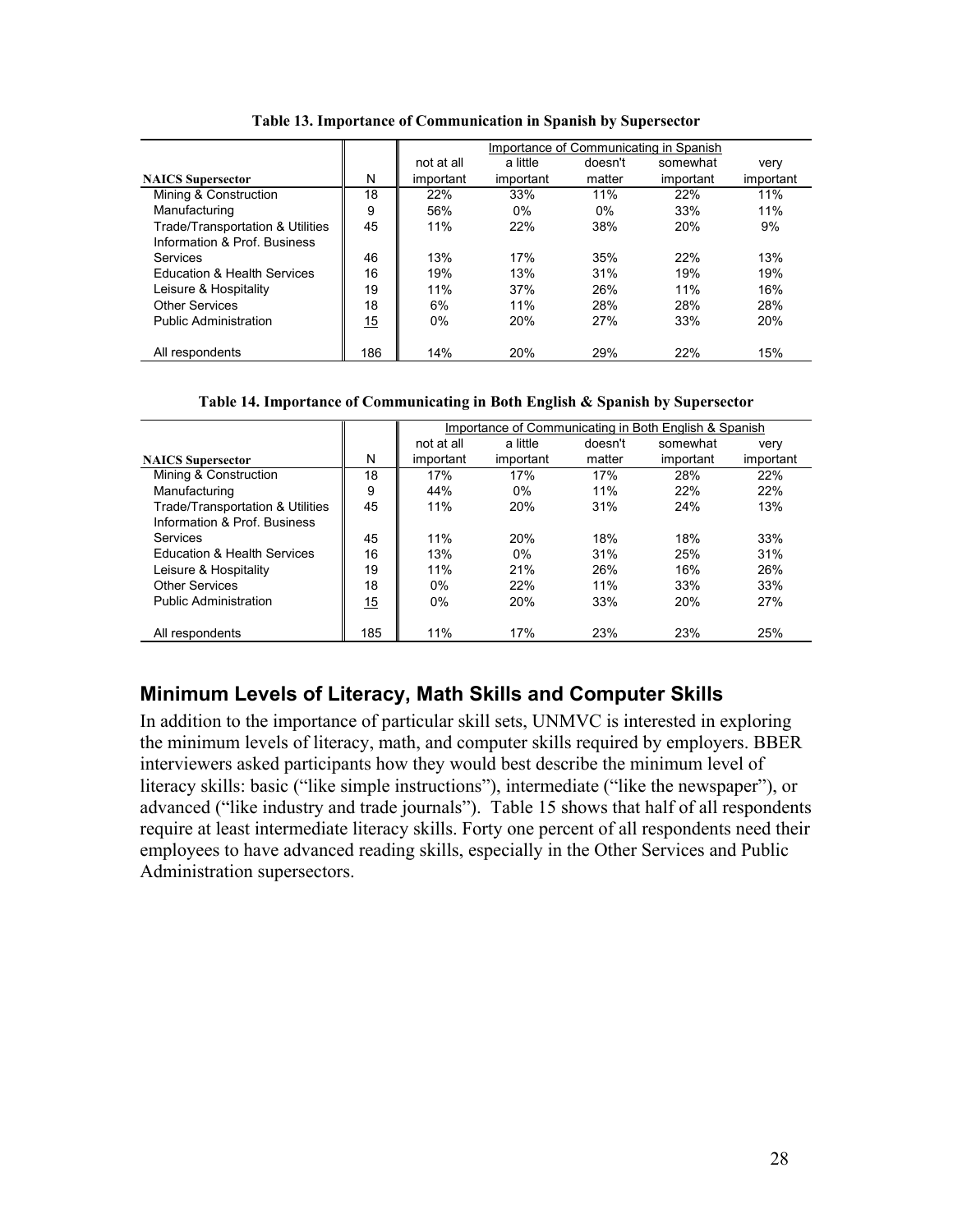|                                  |     | Minimum Required Literacy |                  |                   |  |  |
|----------------------------------|-----|---------------------------|------------------|-------------------|--|--|
|                                  |     |                           | Intermediate     | Advanced reading  |  |  |
|                                  |     | Basic reading like        | reading like the | like industry and |  |  |
| <b>NAICS</b> Supersector         | N   | simple instructions       | newspaper        | trade journals    |  |  |
| Mining & Construction            | 18  | 11%                       | 39%              | 50%               |  |  |
| Manufacturing                    | 9   | 11%                       | 89%              | $0\%$             |  |  |
| Trade/Transportation & Utilities | 44  | 11%                       | 64%              | 25%               |  |  |
| Information & Prof. Business     |     |                           |                  |                   |  |  |
| Services                         | 46  | 7%                        | 39%              | 54%               |  |  |
| Education & Health Services      | 16  | 19%                       | 31%              | 50%               |  |  |
| Leisure & Hospitality            | 19  | 16%                       | 74%              | 11%               |  |  |
| <b>Other Services</b>            | 18  | $0\%$                     | 39%              | 61%               |  |  |
| <b>Public Administration</b>     | 14  | $0\%$                     | 36%              | 64%               |  |  |
|                                  |     |                           |                  |                   |  |  |
| All respondents                  | 184 | 9%                        | 50%              | 41%               |  |  |

**Table 15. Minimum Level of Literacy in Potential Employees by Supersector** 

As with literacy skills, respondents were asked how they would best describe the minimum level of math skills required in employees: basic (addition and subtraction), intermediate (measurements and conversions), and advanced (algebra, statistics or calculus). Table 16 reveals that most respondents (60 percent) need their employees to have at least intermediate math skills. Seventy-five percent of respondents in the Education & Health Services supersector stated that intermediate was the minimum level of math skills they require. One third of all respondents stated they need their employees to have the ability to at least add and subtract. However, basic math was not a major skill set that was identified by business leaders as lacking in the workforce. Again, Other Services and Public Administration indicated they need employees with advanced skills.

|                                        |     | Minimum Required Math Skills |                   |                  |  |  |  |
|----------------------------------------|-----|------------------------------|-------------------|------------------|--|--|--|
|                                        |     |                              | Intermediate math | Complex math     |  |  |  |
|                                        |     | Basic math such              | such as           | such as algebra, |  |  |  |
|                                        |     | as addition and              | measurement       | statistics and   |  |  |  |
| <b>NAICS</b> Supersector               | N   | subtraction                  | conversions       | calculus         |  |  |  |
| Mining & Construction                  | 18  | 22%                          | 72%               | 6%               |  |  |  |
| Manufacturing                          | 9   | 44%                          | 44%               | 11%              |  |  |  |
| Trade/Transportation & Utilities       | 45  | 33%                          | 62%               | 4%               |  |  |  |
| Information & Prof. Business           |     |                              |                   |                  |  |  |  |
| Services                               | 46  | 28%                          | 65%               | 7%               |  |  |  |
| <b>Education &amp; Health Services</b> | 16  | 19%                          | 75%               | 6%               |  |  |  |
| Leisure & Hospitality                  | 19  | 47%                          | 47%               | 5%               |  |  |  |
| <b>Other Services</b>                  | 18  | 44%                          | 33%               | <b>22%</b>       |  |  |  |
| <b>Public Administration</b>           | 15  | 27%                          | 60%               | 13%              |  |  |  |
| All respondents                        | 186 | 32%                          | 60%               | 8%               |  |  |  |

**Table 16. Minimum Level of Math Skills in Potential Employees by Supersector** 

BBER asked interviewees to describe the level of computer skills that was required in their businesses. For this question, BBER added a "no skills needed" category, which proved fruitful because a surprising one third of all respondents indicated that their employees really do not need computer skills. This was especially the case for businesses in the Mining and Construction supersector. The largest concentrations of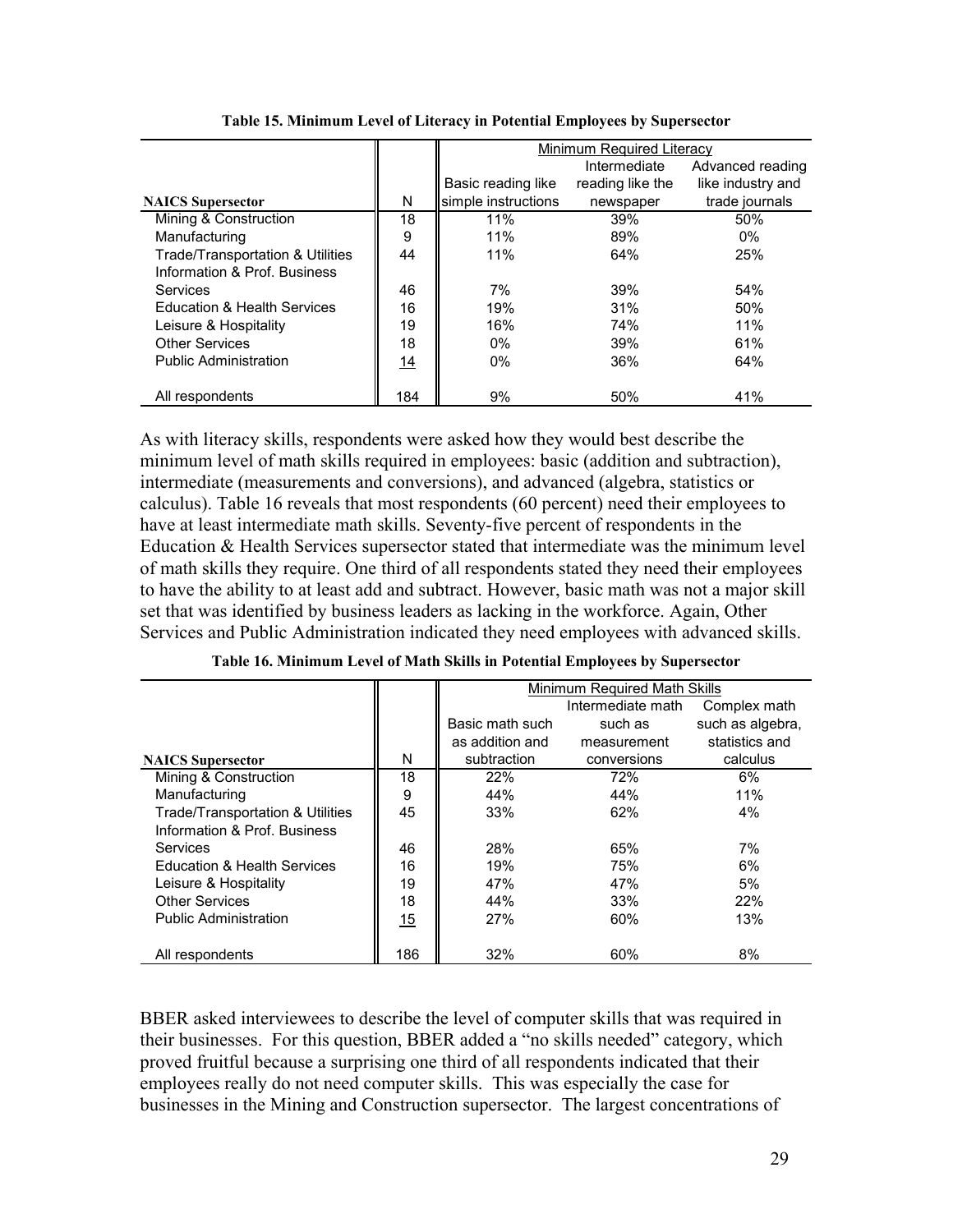responses lie in basic skills ("data entry or word processing"). Less than 10 percent of all respondents need advanced skills ("running macros or programming"); however, notice that 22 percent of the Other Services supersector need employees with advanced skills.

|                                  |     | Minimum Required Computer Skills |                   |                 |                 |  |  |  |  |
|----------------------------------|-----|----------------------------------|-------------------|-----------------|-----------------|--|--|--|--|
|                                  |     |                                  | Advanced skills   |                 |                 |  |  |  |  |
|                                  |     |                                  | Basic skills such | such as using   | such as running |  |  |  |  |
|                                  |     |                                  | as data entry or  | spreadsheets or | macros or       |  |  |  |  |
| <b>NAICS</b> Supersector         | N   | No skills needed                 | word processing   | databases       | programming     |  |  |  |  |
| Mining & Construction            | 18  | 67%                              | 28%               | 6%              | $0\%$           |  |  |  |  |
| Manufacturing                    | 9   | 33%                              | 44%               | 22%             | 0%              |  |  |  |  |
| Trade/Transportation & Utilities | 44  | 36%                              | 52%               | 7%              | 5%              |  |  |  |  |
| Information & Prof Business      |     |                                  |                   |                 |                 |  |  |  |  |
| Services                         | 46  | 17%                              | 30%               | 39%             | 13%             |  |  |  |  |
| Education & Health Services      | 16  | 25%                              | 44%               | 31%             | $0\%$           |  |  |  |  |
| Leisure & Hospitality            | 19  | 42%                              | 42%               | 5%              | 11%             |  |  |  |  |
| <b>Other Services</b>            | 18  | 22%                              | 33%               | 22%             | 22%             |  |  |  |  |
| <b>Public Administration</b>     | 15  | $0\%$                            | 40%               | 53%             | 7%              |  |  |  |  |
|                                  |     |                                  |                   |                 |                 |  |  |  |  |
| All respondents                  | 185 | 30%                              | 39%               | 23%             | 8%              |  |  |  |  |

**Table 17. Minimum Level of Computer Skills in Potential Employees by Supersector** 

#### **Perceptions of Skills "Lacking" in the Workforce**

The discussion thus far in this section has discussed what skill sets and formal training are required in the respondents' companies. The following paragraphs explore the skills and education that business owners and managers perceive as lacking in the area. Interviewers asked respondents "*Are there any skill sets specific to your industry that are lacking in the local workforce?"* One hundred one respondents (55.5%) said yes. Interviewers asked, in an open-ended follow up question, to identify any *"industry specific skills that are lacking in the local workforce."* Sixty-three percent of all responses were in regards to some form of "soft-skills" that are perceived as lacking in the local workforce. Soft skills include communication, work ethic, problem solving, basic math, and customer service. While soft skills are not exclusively industry specific, it is important to recognize that they were the most common response. Figure 4 lists all responses for "lacking skills" and the percentage of all respondents who identified each skill. The reader should note that most participants identified more than one skill as lacking in their responses, so the percentages shown are of the number of respondents who identified lacking skills (N=101) and do not add to 100.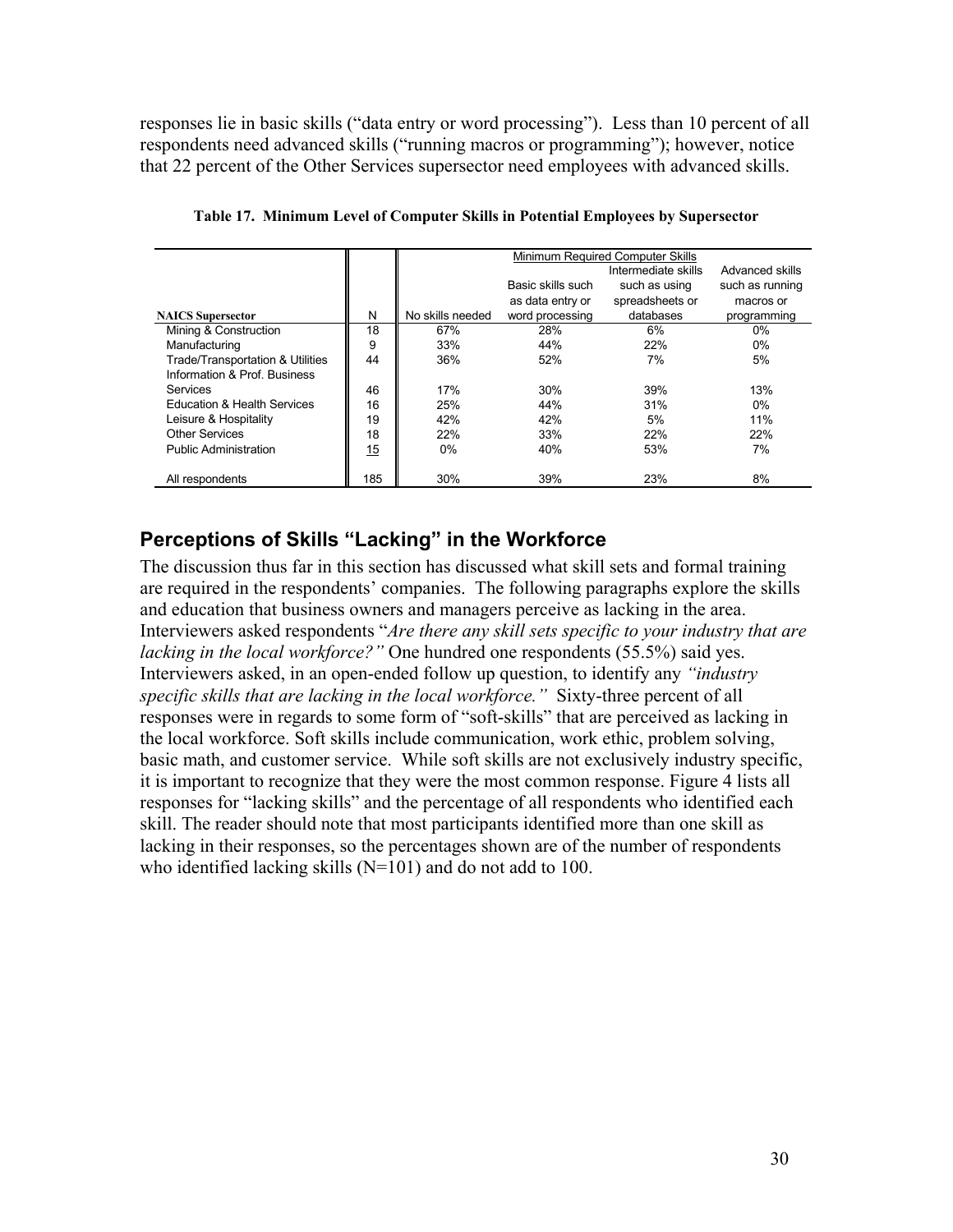

**Figure 13. Industry specific skill sets lacking in the workforce (N=101)** 

More than one fifth of these respondents (22.8%) perceive work ethic to be missing in the local workforce. Work ethic is followed closely by language skills and communication skills, both at 19.8 percent. Tables 10 and 15, presented previously on 27 and 29 respectively, show that communication and literacy are exceptionally important to employers and are shown in this figure as lacking in the workforce. Figure 14 also shows a demand for employees with higher education. Figure 11 (page 25) showed that 7.4 percent of businesses that cannot currently find the skill levels they need said they are looking for employees with four-year degrees, which is lower than other requirements listed. However, Figure 12 (page 26) shows that the most common educational requirement for future hires is a four-year degree. A possible explanation of this could be that smaller businesses, which the data show are expecting more growth, already have college-educated employees. As the business grows, so will its need for more college educated employees.

It is interesting to compare Figure 13 with Figure 12 on page 26, which shows the educational requirements for businesses that plan on expanding in the future. This figure shows the Building Trades as separate skill sets; when combined they equal 8%. Figure 3 shows that 8.6 percent of businesses with educational requirements will require new employees to have some form of building trade license or certification.

In addition to asking businesses what skills are perceived as lacking, BBER asked interviewees what form of customized training would be helpful. Researchers used an open-ended question in order to capture a wide variety of responses. One hundred forty two respondents provided answers to this question, and their responses are listed below, in Figure 14. The most common response described a need for training in the building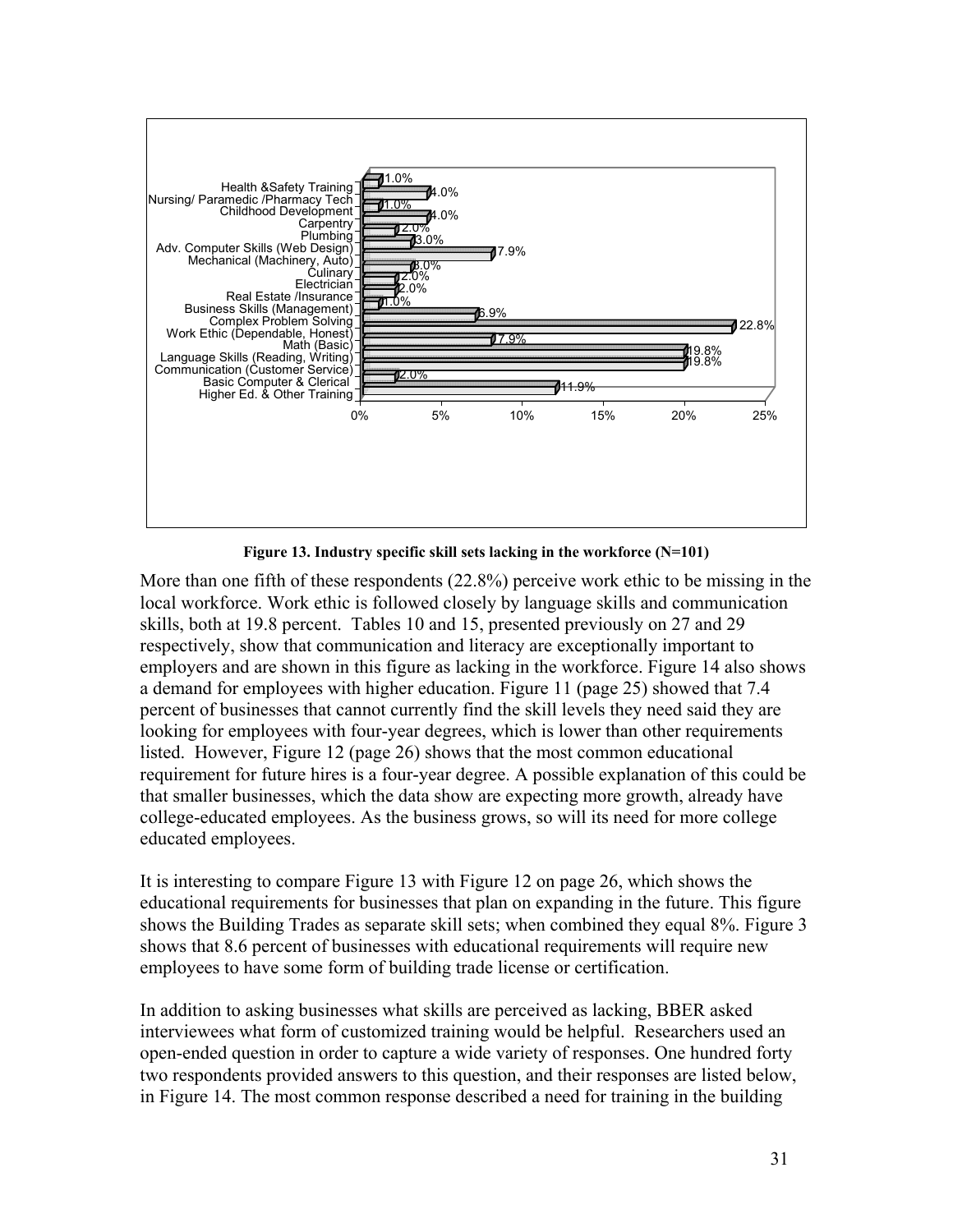trades (16.1%), although they are broken out in the figure below (Electrical, Carpentry and Plumbing). The second most common response depicts a need for training in communication and customer service (14.8%). Again, communication was found almost universally important across supersectors and is also perceived to be a significant skill set lacking in the workforce. Work ethic shows up again, with 9.9 percent of respondents stating that training in motivation and work habits would be beneficial. Almost ten percent of respondents indicated that they would be interested in training in mechanics, both automotive and heavy machinery.



**Figure 14. Requested Customized Training From UNM Valencia (N=142)** 

Although higher education is not part of customized training, many respondents indicated an interest and need for degree programs in various areas, such as counseling, corrections, art, drafting, and emergency medical fields.

# **Conclusion**

Levels of educational attainment in Valencia County are lower as compared to state averages. The gap is most notable (7%) in those who do not advance beyond high school. The education and training needs for Valencia County can be discussed in terms of current and future needs. Existing economic data shows that the greatest shares of current employment are in the Public Administration sector, followed by the Trade, Transportation and Utilities and Health and Education Services sectors. While businesses in Public Administration and Health and Education Services almost universally reported growth over the past year, Trade, Transportation and Utilities reported more scattered growth, with some businesses reporting losses.